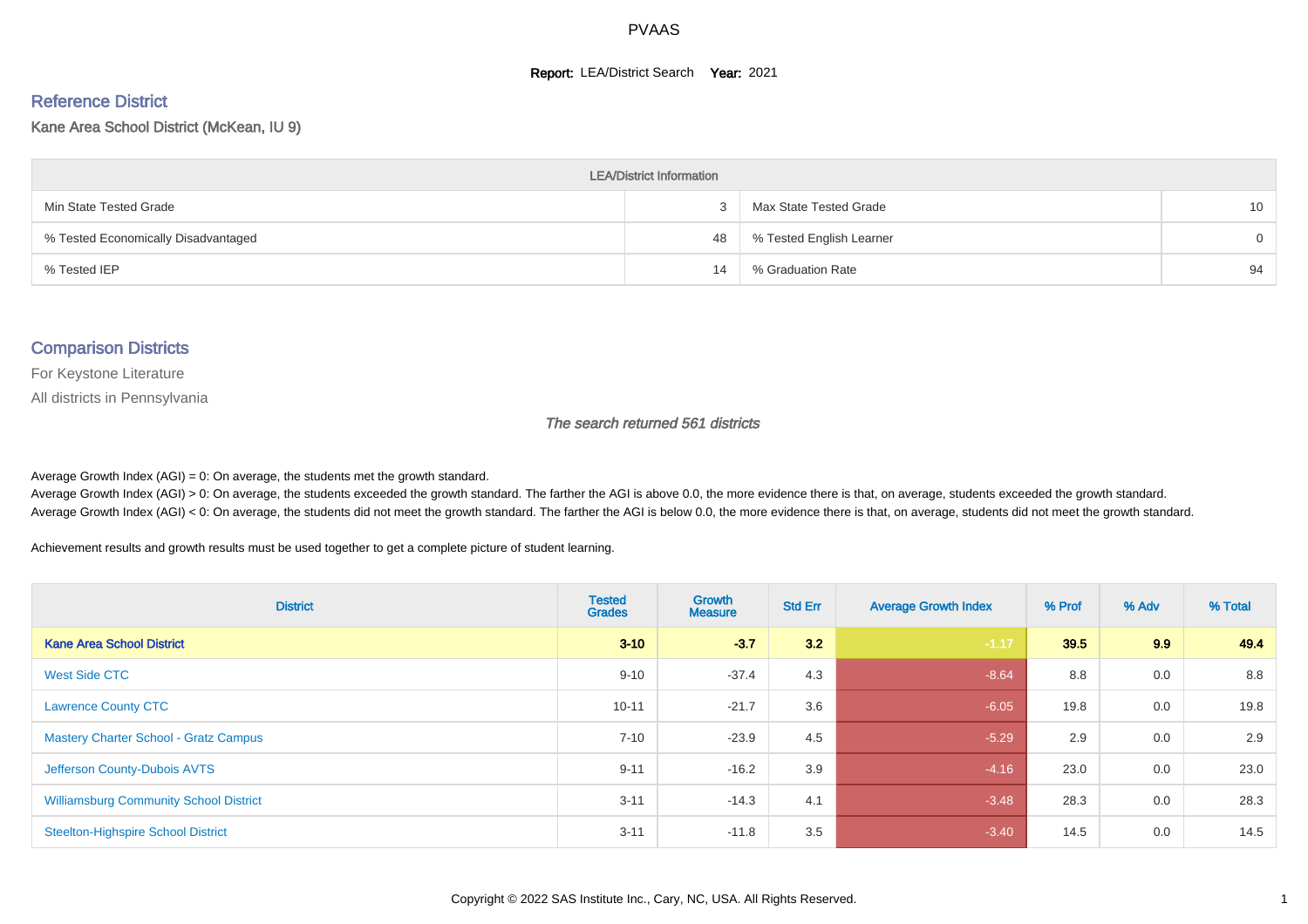| <b>District</b>                                                       | <b>Tested</b><br><b>Grades</b> | <b>Growth</b><br><b>Measure</b> | <b>Std Err</b> | <b>Average Growth Index</b> | % Prof | % Adv   | % Total |
|-----------------------------------------------------------------------|--------------------------------|---------------------------------|----------------|-----------------------------|--------|---------|---------|
| <b>Kane Area School District</b>                                      | $3 - 10$                       | $-3.7$                          | 3.2            | $-1.17$                     | 39.5   | 9.9     | 49.4    |
| Maritime Academy Charter School                                       | $3 - 10$                       | $-11.4$                         | 3.5            | $-3.29$                     | 15.2   | 0.0     | 15.2    |
| <b>Propel Charter School-Homestead</b>                                | $3 - 11$                       | $-11.7$                         | 4.1            | $-2.84$                     | 15.9   | 0.0     | 15.9    |
| <b>Northern Potter School District</b>                                | $3 - 12$                       | $-13.1$                         | 4.6            | $-2.84$                     | 37.5   | 0.0     | 37.5    |
| <b>Propel Charter School-Montour</b>                                  | $3 - 10$                       | $-10.7$                         | 3.9            | $-2.71$                     | 13.7   | 0.0     | 13.7    |
| South Allegheny School District                                       | $3 - 11$                       | $-8.8$                          | 3.2            | $-2.70$                     | 40.5   | 0.0     | 40.5    |
| <b>Sugar Valley Rural Charter School</b>                              | $3 - 11$                       | $-11.0$                         | 4.5            | $-2.46$                     | 14.9   | 0.0     | 14.9    |
| <b>Innovative Arts Academy Charter School</b>                         | $6 - 11$                       | $-9.1$                          | 3.7            | $-2.44$                     | 9.5    | 0.0     | 9.5     |
| <b>Farrell Area School District</b>                                   | $3 - 11$                       | $-10.4$                         | 4.3            | $-2.41$                     | 19.0   | 0.0     | 19.0    |
| <b>Universal Audenried Charter School</b>                             | $9 - 11$                       | $-5.8$                          | 2.4            | $-2.40$                     | 14.6   | 0.0     | 14.6    |
| La Academia Partnership Charter School                                | $6 - 11$                       | $-11.0$                         | 4.7            | $-2.34$                     | 6.8    | 0.0     | 6.8     |
| Salisbury-Elk Lick School District                                    | $3 - 11$                       | $-13.5$                         | 5.9            | $-2.30$                     | 27.8   | 0.0     | 27.8    |
| <b>Keystone Education Center Charter School</b>                       | $3 - 12$                       | $-12.9$                         | 5.9            | $-2.19$                     | 28.0   | 0.0     | 28.0    |
| <b>Aliquippa School District</b>                                      | $3 - 11$                       | $-9.0$                          | 4.2            | $-2.14$                     | 11.0   | 0.0     | 11.0    |
| <b>Williams Valley School District</b>                                | $3 - 11$                       | $-7.3$                          | 3.4            | $-2.13$                     | 23.2   | 0.0     | 23.2    |
| <b>Moshannon Valley School District</b>                               | $3 - 10$                       | $-7.0$                          | 3.4            | $-2.01$                     | 48.5   | $0.0\,$ | 48.5    |
| The New Academy Charter School                                        | $8 - 11$                       | $-10.4$                         | 5.2            | $-2.00$                     | 0.0    | 0.0     | 0.0     |
| <b>Forest City Regional School District</b>                           | $3 - 12$                       | $-6.0$                          | 3.0            | $-1.96$                     | 44.1   | 0.0     | 44.1    |
| <b>Mount Pleasant Area School District</b>                            | $3 - 11$                       | $-5.0$                          | 2.6            | $-1.93$                     | 52.6   | 0.0     | 52.6    |
| Perseus House Charter School Of Excellence                            | $6 - 11$                       | $-5.2$                          | 3.0            | $-1.72$                     | 16.5   | 0.0     | 16.5    |
| Preparatory Charter School Of Mathematics, Science, Tech, And Careers | $9 - 10$                       | $-4.0$                          | 2.5            | $-1.59$                     | 15.0   | 0.0     | 15.0    |
| <b>Ferndale Area School District</b>                                  | $3 - 10$                       | $-5.8$                          | 4.3            | $-1.33$                     | 40.0   | 0.0     | 40.0    |
| <b>Shade-Central City School District</b>                             | $3 - 11$                       | $-5.9$                          | 4.6            | $-1.28$                     | 27.8   | 0.0     | 27.8    |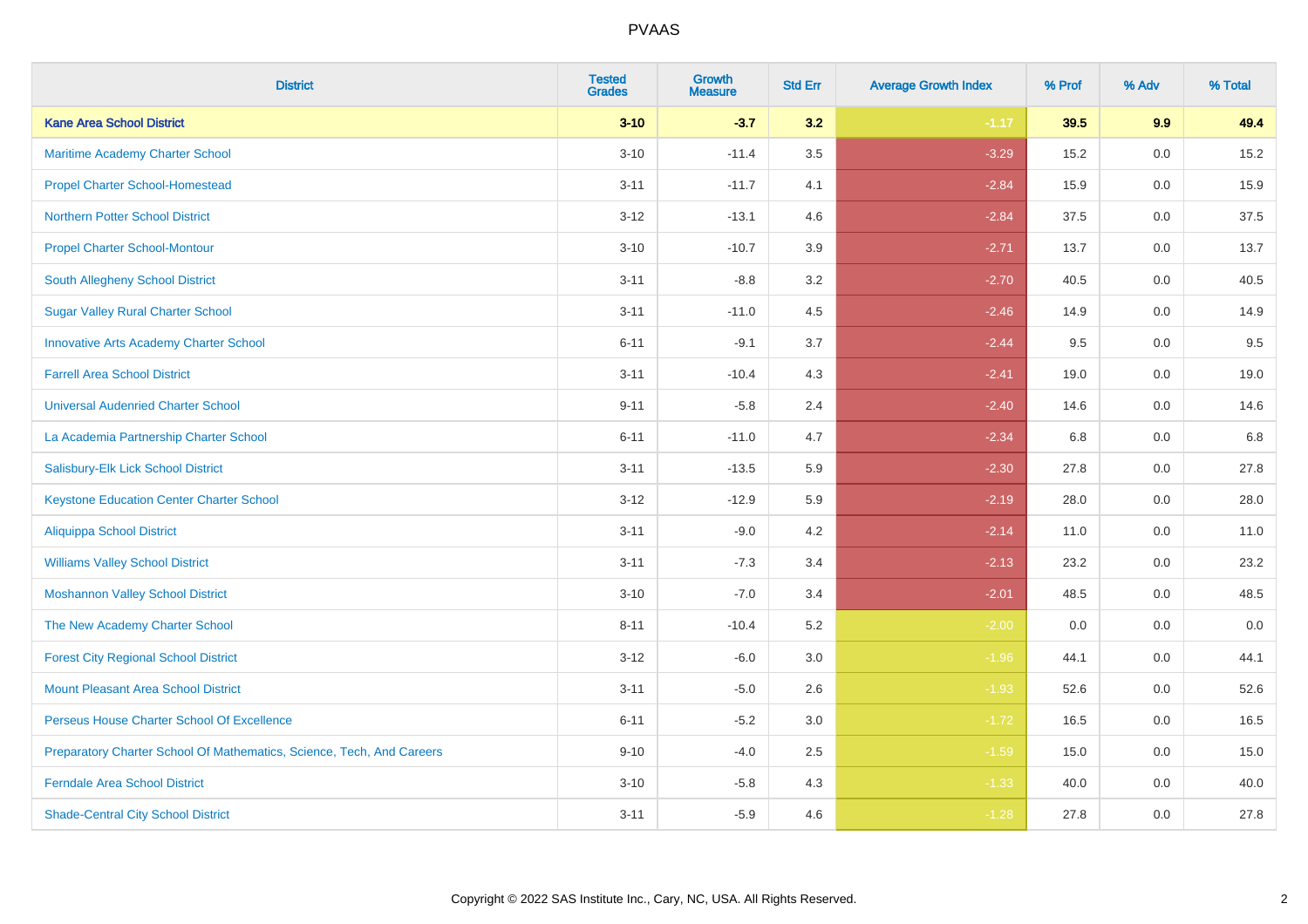| <b>District</b>                                         | <b>Tested</b><br><b>Grades</b> | <b>Growth</b><br><b>Measure</b> | <b>Std Err</b> | <b>Average Growth Index</b> | % Prof | % Adv   | % Total |
|---------------------------------------------------------|--------------------------------|---------------------------------|----------------|-----------------------------|--------|---------|---------|
| <b>Kane Area School District</b>                        | $3 - 10$                       | $-3.7$                          | 3.2            | $-1.17$                     | 39.5   | 9.9     | 49.4    |
| <b>Greater Johnstown School District</b>                | $3 - 11$                       | $-3.1$                          | 2.6            | $-1.19$                     | 26.1   | $0.0\,$ | 26.1    |
| Imhotep Institute Charter High School                   | $9 - 11$                       | $-5.3$                          | 5.8            | $-0.92$                     | 25.0   | 0.0     | 25.0    |
| Center For Student Learning Charter School At Pennsbury | $6 - 12$                       | $-2.9$                          | 6.1            | $-0.47$                     | 42.9   | 0.0     | 42.9    |
| Hope For Hyndman Charter School                         | $3 - 11$                       | $-2.0$                          | 6.1            | $-0.32$                     | 33.3   | 0.0     | 33.3    |
| Philadelphia Electrical & Tech Charter High School      | $10 - 10$                      | $-0.5$                          | 2.9            | $-0.15$                     | 8.8    | 0.0     | 8.8     |
| <b>Mastery Charter School - Thomas Campus</b>           | $3 - 10$                       | 2.1                             | 6.2            | 0.33                        | 28.6   | 0.0     | 28.6    |
| <b>Mastery Charter High School-Lenfest Campus</b>       | $7 - 11$                       | 2.5                             | 5.7            | 0.43                        | 40.0   | 0.0     | 40.0    |
| <b>Union Area School District</b>                       | $3 - 11$                       | 1.9                             | 4.3            | 0.44                        | 61.5   | 0.0     | 61.5    |
| <b>Commodore Perry School District</b>                  | $3 - 11$                       | 3.2                             | 5.5            | 0.58                        | 58.3   | 0.0     | 58.3    |
| Urban Pathways 6-12 Charter School                      | $6 - 11$                       | 4.8                             | 6.4            | 0.75                        | 28.6   | 0.0     | 28.6    |
| <b>Clairton City School District</b>                    | $3 - 11$                       | 3.5                             | 3.7            | 0.95                        | 13.4   | 0.0     | 13.4    |
| Lehigh Career & Technical Institute                     | $10 - 12$                      | 5.6                             | 5.6            | 0.99                        | 78.3   | 0.0     | 78.3    |
| <b>Mastery Charter School - Pickett Campus</b>          | $6 - 10$                       | 5.6                             | 5.7            | 1.00                        | 27.8   | 0.0     | 27.8    |
| <b>Esperanza Cyber Charter School</b>                   | $3 - 11$                       | 7.1                             | 6.1            | 1.16                        | 9.1    | 0.0     | 9.1     |
| <b>York Academy Regional Charter School</b>             | $3 - 11$                       | 9.0                             | 5.0            | 1.79                        | 55.2   | $0.0\,$ | 55.2    |
| <b>Sto-Rox School District</b>                          | $3 - 10$                       | 6.6                             | 3.7            | 1.80                        | 13.4   | 0.0     | 13.4    |
| <b>Blacklick Valley School District</b>                 | $3 - 11$                       | 8.0                             | 4.3            | 1.85                        | 34.1   | 0.0     | 34.1    |
| <b>Chester Charter Scholars Academy Charter School</b>  | $3 - 12$                       | 8.4                             | 4.1            | 2.03                        | 23.4   | 0.0     | 23.4    |
| Lincoln Leadership Academy Charter School               | $3 - 12$                       | 14.2                            | 6.4            | 2.22                        | 23.5   | 0.0     | 23.5    |
| People For People Charter School                        | $3 - 12$                       | 13.3                            | 5.5            | 2.43                        | 13.5   | 0.0     | 13.5    |
| <b>Belmont Charter School</b>                           | $3 - 10$                       | 16.0                            | 6.5            | 2.45                        | 64.3   | 0.0     | 64.3    |
| Multicultural Academy Charter School                    | $9 - 11$                       | 9.5                             | 3.5            | 2.69                        | 22.0   | 0.0     | 22.0    |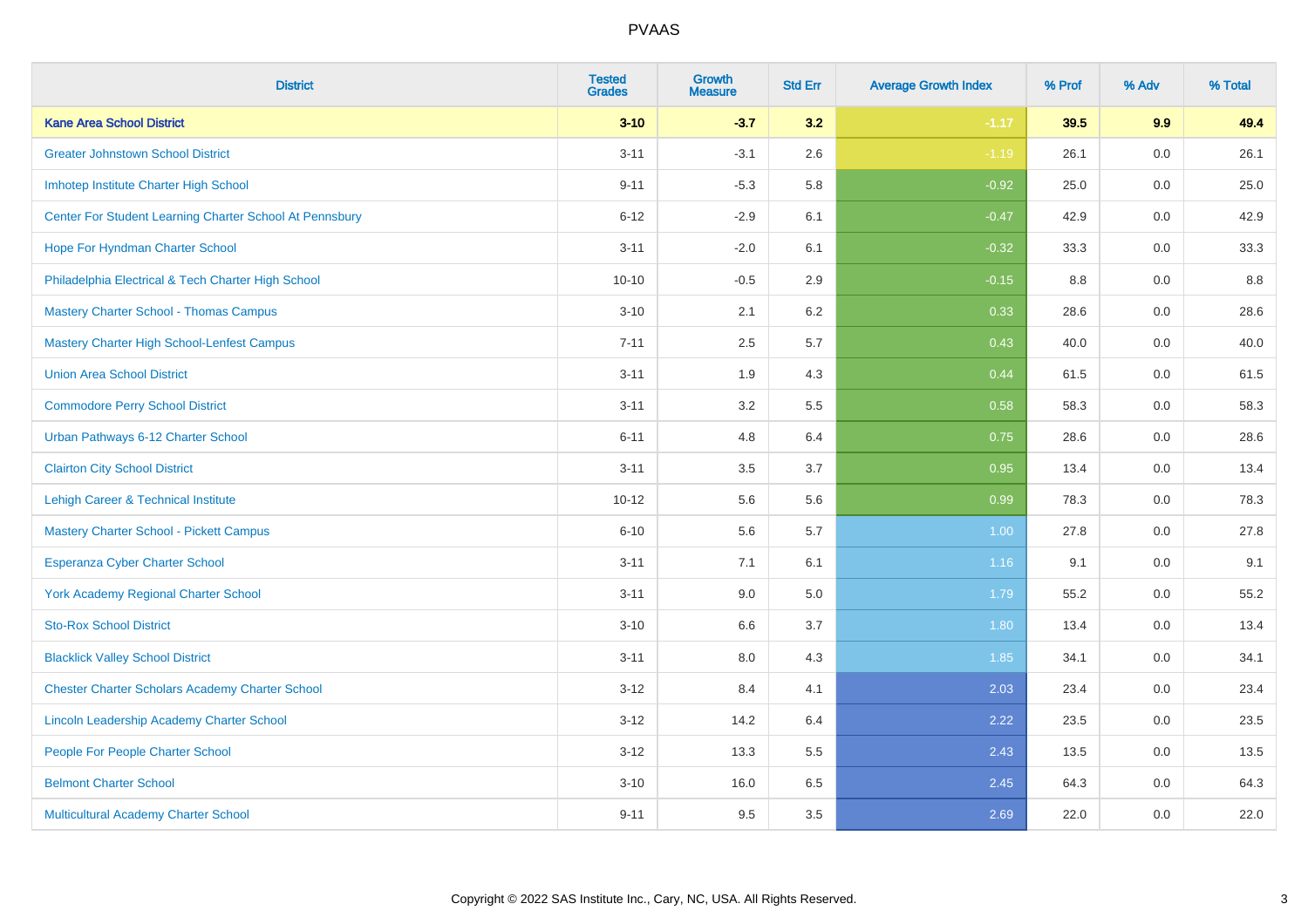| <b>District</b>                                  | <b>Tested</b><br><b>Grades</b> | <b>Growth</b><br><b>Measure</b> | <b>Std Err</b> | <b>Average Growth Index</b> | % Prof | % Adv | % Total |
|--------------------------------------------------|--------------------------------|---------------------------------|----------------|-----------------------------|--------|-------|---------|
| <b>Kane Area School District</b>                 | $3 - 10$                       | $-3.7$                          | 3.2            | $-1.17$                     | 39.5   | 9.9   | 49.4    |
| <b>York City School District</b>                 | $3 - 12$                       | $-28.9$                         | 2.1            | $-13.59$                    | 6.0    | 0.3   | $6.2\,$ |
| Dr Robert Ketterer Charter School Inc            | $6 - 12$                       | 10.1                            | 5.0            | 2.04                        | 14.9   | 0.4   | 15.3    |
| <b>Harrisburg City School District</b>           | $3 - 11$                       | $-0.4$                          | 2.1            | $-0.19$                     | 15.1   | 0.4   | 15.5    |
| <b>Columbia-Montour AVTS</b>                     | $9 - 10$                       | $-12.5$                         | 3.0            | $-4.16$                     | 22.3   | 0.6   | 22.9    |
| Esperanza Academy Charter School                 | $4 - 11$                       | 4.0                             | 2.5            | 1.61                        | 32.4   | 0.7   | 33.1    |
| <b>Penn Hills School District</b>                | $3 - 11$                       | $-7.6$                          | 2.6            | $-2.94$                     | 33.1   | 0.7   | 33.8    |
| <b>Chester-Upland School District</b>            | $3 - 11$                       | $-0.3$                          | 2.7            | $-0.09$                     | 13.8   | 0.8   | 14.6    |
| Community Academy Of Philadelphia Charter School | $3 - 11$                       | 5.8                             | 2.7            | 2.12                        | 26.7   | 0.9   | 27.6    |
| <b>Tech Freire Charter School</b>                | $9 - 11$                       | 9.3                             | 2.9            | 3.26                        | 18.0   | 1.1   | 19.1    |
| <b>Marion Center Area School District</b>        | $3 - 10$                       | $-12.0$                         | 3.1            | $-3.87$                     | 33.7   | 1.1   | 34.8    |
| <b>Pottstown School District</b>                 | $3 - 12$                       | $-4.0$                          | 2.4            | $-1.68$                     | 29.8   | 1.2   | 31.0    |
| <b>Carbon Career &amp; Technical Institute</b>   | $9 - 11$                       | $-5.7$                          | 3.6            | $-1.59$                     | 34.5   | 1.2   | 35.7    |
| Northern Tioga School District                   | $3 - 12$                       | $-7.5$                          | 2.8            | $-2.64$                     | 54.0   | 1.2   | 55.2    |
| <b>Bristol Borough School District</b>           | $3 - 12$                       | $-4.3$                          | 3.4            | $-1.27$                     | 39.7   | 1.3   | 41.0    |
| <b>Rochester Area School District</b>            | $3 - 11$                       | $-13.2$                         | 4.6            | $-2.89$                     | 19.5   | 1.3   | 20.8    |
| <b>Everett Area School District</b>              | $3 - 11$                       | 5.0                             | 3.4            | 1.47                        | 60.5   | 1.3   | 61.8    |
| <b>Carmichaels Area School District</b>          | $3 - 10$                       | $-9.3$                          | 3.3            | $-2.81$                     | 35.1   | 1.4   | 36.5    |
| <b>Bethlehem-Center School District</b>          | $3 - 10$                       | 8.1                             | 3.3            | 2.46                        | 35.1   | 1.4   | 36.5    |
| <b>Burgettstown Area School District</b>         | $3 - 11$                       | $-2.1$                          | 3.4            | $-0.62$                     | 50.0   | 1.4   | 51.4    |
| <b>KIPP Dubois Charter School</b>                | $9 - 10$                       | 4.7                             | 3.3            | 1.40                        | 31.0   | 1.4   | 32.4    |
| Lackawanna Trail School District                 | $3 - 10$                       | $-21.7$                         | 3.5            | $-6.20$                     | 38.5   | 1.5   | 40.0    |
| <b>Cornell School District</b>                   | $3 - 11$                       | $-1.6$                          | 5.0            | $-0.32$                     | 33.8   | 1.5   | 35.4    |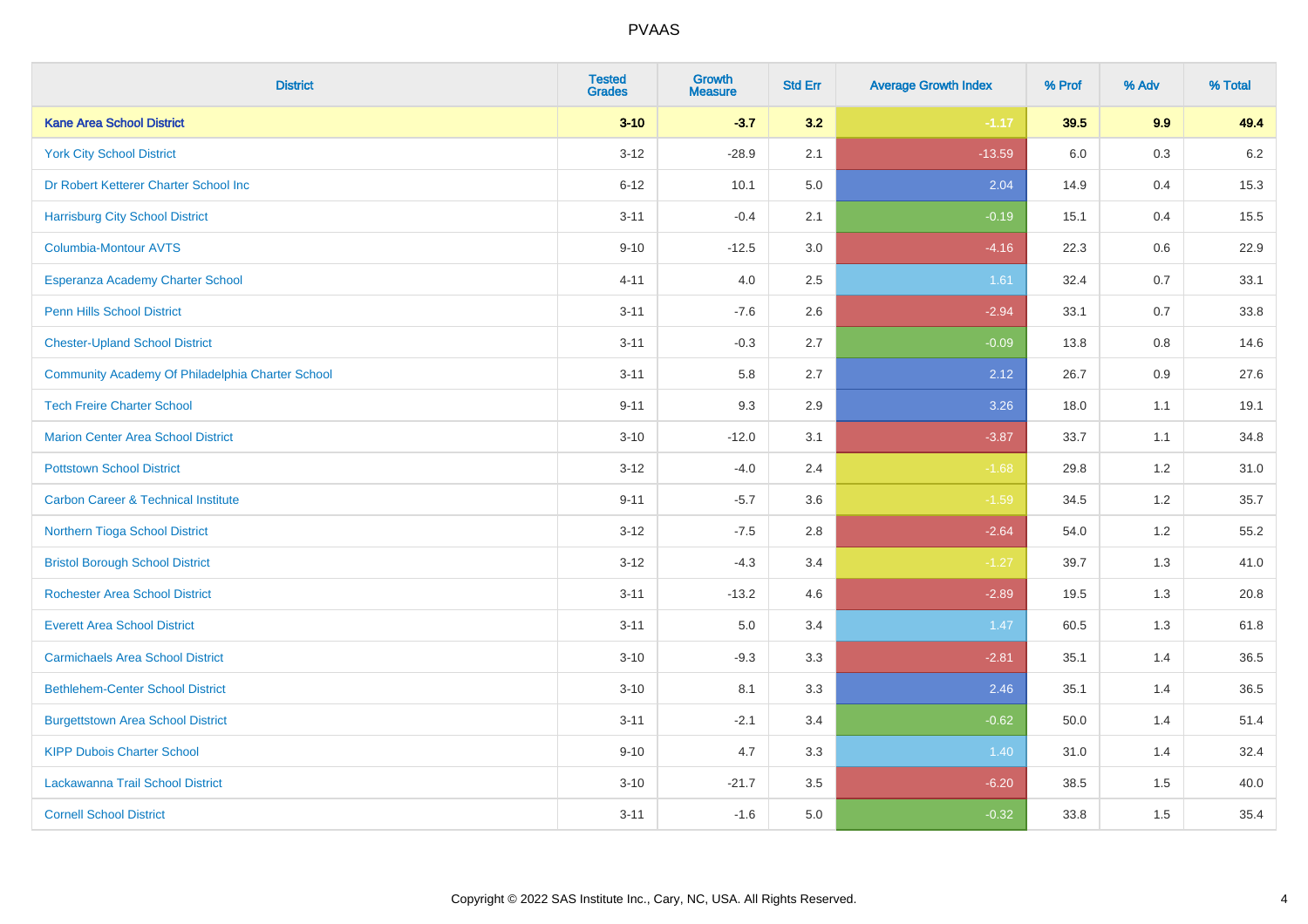| <b>District</b>                                   | <b>Tested</b><br><b>Grades</b> | Growth<br><b>Measure</b> | <b>Std Err</b> | <b>Average Growth Index</b> | % Prof | % Adv | % Total |
|---------------------------------------------------|--------------------------------|--------------------------|----------------|-----------------------------|--------|-------|---------|
| <b>Kane Area School District</b>                  | $3 - 10$                       | $-3.7$                   | 3.2            | $-1.17$                     | 39.5   | 9.9   | 49.4    |
| <b>Frazier School District</b>                    | $3 - 11$                       | $-17.2$                  | 3.7            | $-4.70$                     | 37.1   | 1.6   | 38.7    |
| Propel Charter School - Braddock Hills            | $3 - 11$                       | $-13.6$                  | 3.6            | $-3.81$                     | 9.7    | 1.6   | 11.3    |
| <b>Mahanoy Area School District</b>               | $3 - 10$                       | $-9.0$                   | 3.6            | $-2.49$                     | 26.2   | 1.6   | 27.9    |
| <b>Tussey Mountain School District</b>            | $3 - 12$                       | 1.5                      | 3.7            | 0.40                        | 38.6   | 1.8   | 40.4    |
| <b>Tacony Academy Charter School</b>              | $3 - 11$                       | $-14.7$                  | 3.0            | $-4.82$                     | 22.4   | 1.8   | 24.1    |
| <b>Smethport Area School District</b>             | $3-12$                         | 0.6                      | 3.9            | 0.15                        | 37.0   | 1.8   | 38.9    |
| <b>West Branch Area School District</b>           | $3 - 11$                       | 0.2                      | 3.8            | 0.05                        | 47.2   | 1.9   | 49.1    |
| <b>Columbia Borough School District</b>           | $3 - 12$                       | $-3.1$                   | 3.5            | $-0.89$                     | 29.5   | 1.9   | 31.4    |
| <b>Tamaqua Area School District</b>               | $3 - 12$                       | $-8.2$                   | 2.5            | $-3.24$                     | 44.5   | 1.9   | 46.4    |
| <b>Conrad Weiser Area School District</b>         | $3 - 11$                       | 3.6                      | 2.2            | 1.63                        | 52.1   | 2.1   | 54.2    |
| <b>Mount Carmel Area School District</b>          | $3 - 11$                       | $-0.6$                   | 3.1            | $-0.18$                     | 45.3   | 2.1   | 47.4    |
| <b>Forest Area School District</b>                | $3 - 11$                       | $-4.4$                   | 5.4            | $-0.81$                     | 36.2   | 2.1   | 38.3    |
| <b>Loyalsock Township School District</b>         | $3 - 12$                       | 4.2                      | 2.8            | 1.47                        | 54.3   | 2.1   | 56.4    |
| <b>Executive Education Academy Charter School</b> | $3 - 10$                       | $-6.5$                   | 3.1            | $-2.08$                     | 23.7   | 2.2   | 25.8    |
| <b>Norristown Area School District</b>            | $3-12$                         | $-12.8$                  | 1.6            | $-7.98$                     | 23.5   | 2.3   | 25.7    |
| <b>Lancaster School District</b>                  | $3 - 12$                       | $-15.8$                  | 1.5            | $-10.90$                    | 14.6   | 2.3   | 16.9    |
| <b>Laurel School District</b>                     | $3 - 11$                       | 1.8                      | 3.1            | 0.59                        | 70.1   | 2.3   | 72.4    |
| <b>Canton Area School District</b>                | $3 - 11$                       | $-5.5$                   | 3.2            | $-1.75$                     | 40.7   | 2.3   | 43.0    |
| Morrisville Borough School District               | $3 - 11$                       | 4.8                      | 4.3            | 1.10                        | 30.2   | 2.3   | 32.6    |
| <b>Wallenpaupack Area School District</b>         | $3 - 11$                       | $-7.1$                   | 2.3            | $-3.09$                     | 40.8   | 2.4   | 43.1    |
| Schuylkill Haven Area School District             | $3 - 11$                       | $-15.3$                  | 3.1            | $-4.87$                     | 49.7   | 2.4   | 52.1    |
| <b>Washington School District</b>                 | $3 - 11$                       | $-4.9$                   | 2.8            | $-1.76$                     | 30.1   | 2.4   | 32.5    |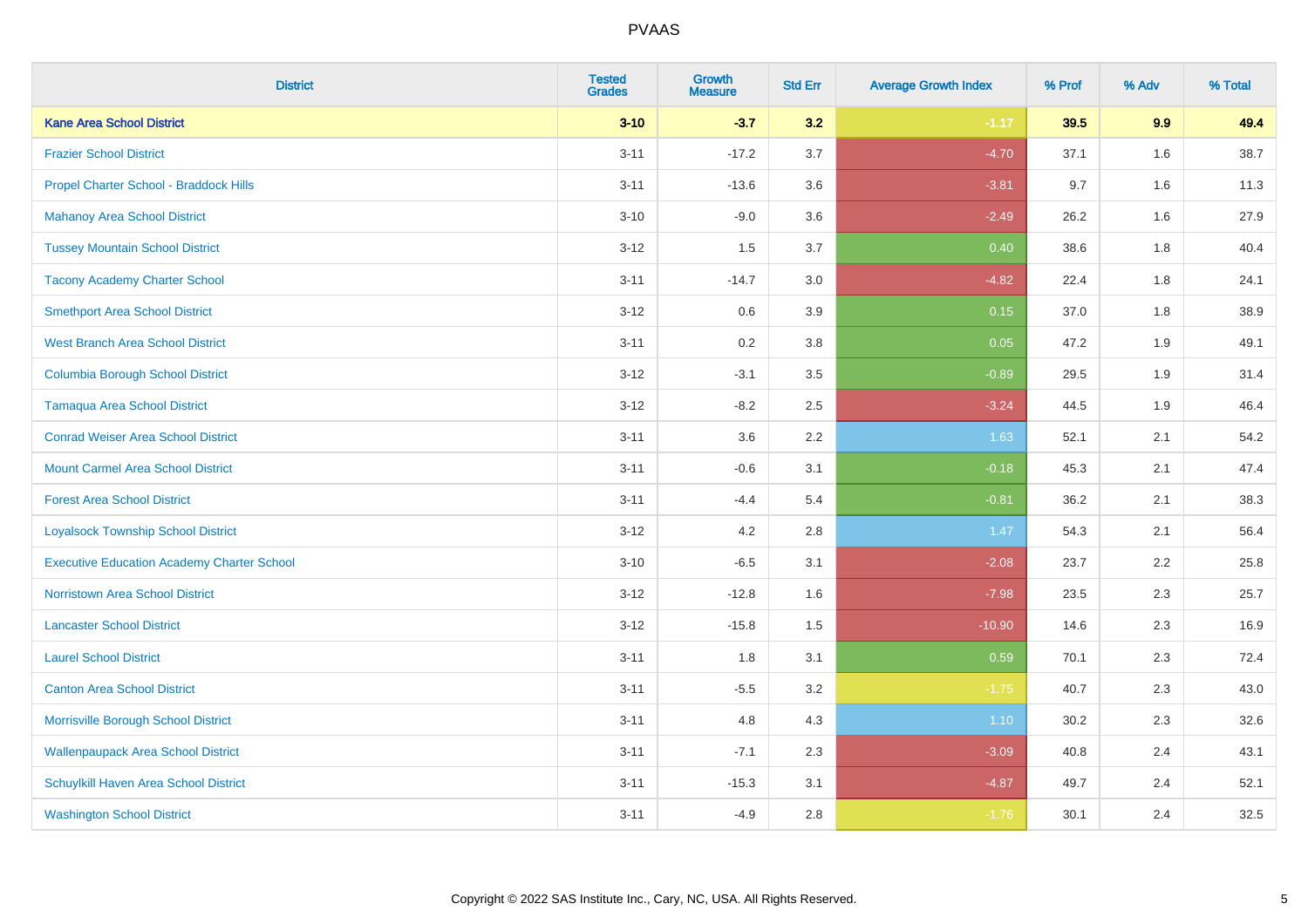| <b>District</b>                            | <b>Tested</b><br><b>Grades</b> | <b>Growth</b><br><b>Measure</b> | <b>Std Err</b> | <b>Average Growth Index</b> | % Prof | % Adv | % Total |
|--------------------------------------------|--------------------------------|---------------------------------|----------------|-----------------------------|--------|-------|---------|
| <b>Kane Area School District</b>           | $3 - 10$                       | $-3.7$                          | 3.2            | $-1.17$                     | 39.5   | 9.9   | 49.4    |
| <b>Reading School District</b>             | $3 - 11$                       | 10.1                            | 1.4            | 7.25                        | 24.7   | 2.4   | 27.2    |
| <b>Dauphin County Technical School</b>     | $9 - 11$                       | $-45.5$                         | 2.6            | $-17.72$                    | 14.4   | 2.5   | 16.9    |
| Southern Huntingdon County School District | $3 - 11$                       | $-12.9$                         | 3.2            | $-3.98$                     | 32.5   | 2.5   | 35.0    |
| <b>New Foundations Charter School</b>      | $3 - 11$                       | 5.4                             | 2.2            | 2.41                        | 47.2   | 2.5   | 49.8    |
| <b>Sullivan County School District</b>     | $3 - 10$                       | $-4.0$                          | 4.4            | $-0.90$                     | 66.7   | 2.6   | 69.2    |
| <b>Lebanon School District</b>             | $3 - 11$                       | $-1.6$                          | 1.9            | $-0.80$                     | 24.4   | 2.6   | 27.0    |
| Philipsburg-Osceola Area School District   | $3 - 11$                       | $-24.8$                         | 3.3            | $-7.43$                     | 19.7   | 2.6   | 22.4    |
| <b>Achievement House Charter School</b>    | $7 - 11$                       | $-0.7$                          | 4.0            | $-0.17$                     | 32.5   | 2.6   | 35.1    |
| <b>Muhlenberg School District</b>          | $3 - 10$                       | 4.0                             | 1.9            | 2.10                        | 34.2   | 2.6   | 36.8    |
| <b>Carbondale Area School District</b>     | $3 - 10$                       | 7.4                             | 3.3            | 2.25                        | 56.6   | 2.6   | 59.2    |
| <b>Allentown City School District</b>      | $3 - 12$                       | 5.3                             | 1.4            | 3.88                        | 25.3   | 2.7   | 28.0    |
| <b>Exeter Township School District</b>     | $3 - 11$                       | $-10.4$                         | 1.9            | $-5.44$                     | 50.6   | 2.7   | 53.3    |
| <b>Tulpehocken Area School District</b>    | $3 - 12$                       | $-13.7$                         | 2.8            | $-4.81$                     | 36.7   | 2.8   | 39.4    |
| <b>West Middlesex Area School District</b> | $3 - 10$                       | $-8.4$                          | $3.8\,$        | $-2.21$                     | 34.9   | 2.8   | 37.6    |
| <b>Central Greene School District</b>      | $3 - 11$                       | $-1.6$                          | 2.8            | $-0.55$                     | 54.2   | 2.8   | 57.0    |
| <b>Monessen City School District</b>       | $3 - 10$                       | 8.3                             | 4.5            | 1.85                        | 42.9   | 2.9   | 45.7    |
| Juniata County School District             | $3 - 12$                       | $-4.9$                          | 2.1            | $-2.26$                     | 38.5   | 2.9   | 41.4    |
| Philadelphia Academy Charter School        | $3 - 11$                       | $-8.9$                          | 2.9            | $-3.04$                     | 50.5   | 2.9   | 53.4    |
| <b>Northwestern School District</b>        | $3 - 11$                       | $-24.9$                         | 3.5            | $-7.13$                     | 42.6   | 2.9   | 45.6    |
| <b>Erie City School District</b>           | $3 - 12$                       | $-14.5$                         | 1.6            | $-9.26$                     | 25.4   | 3.0   | 28.4    |
| Northern Lebanon School District           | $3 - 11$                       | 0.4                             | 2.5            | 0.15                        | 28.0   | 3.0   | 31.0    |
| <b>William Penn School District</b>        | $3 - 12$                       | 8.3                             | 2.1            | 3.99                        | 35.6   | 3.0   | 38.7    |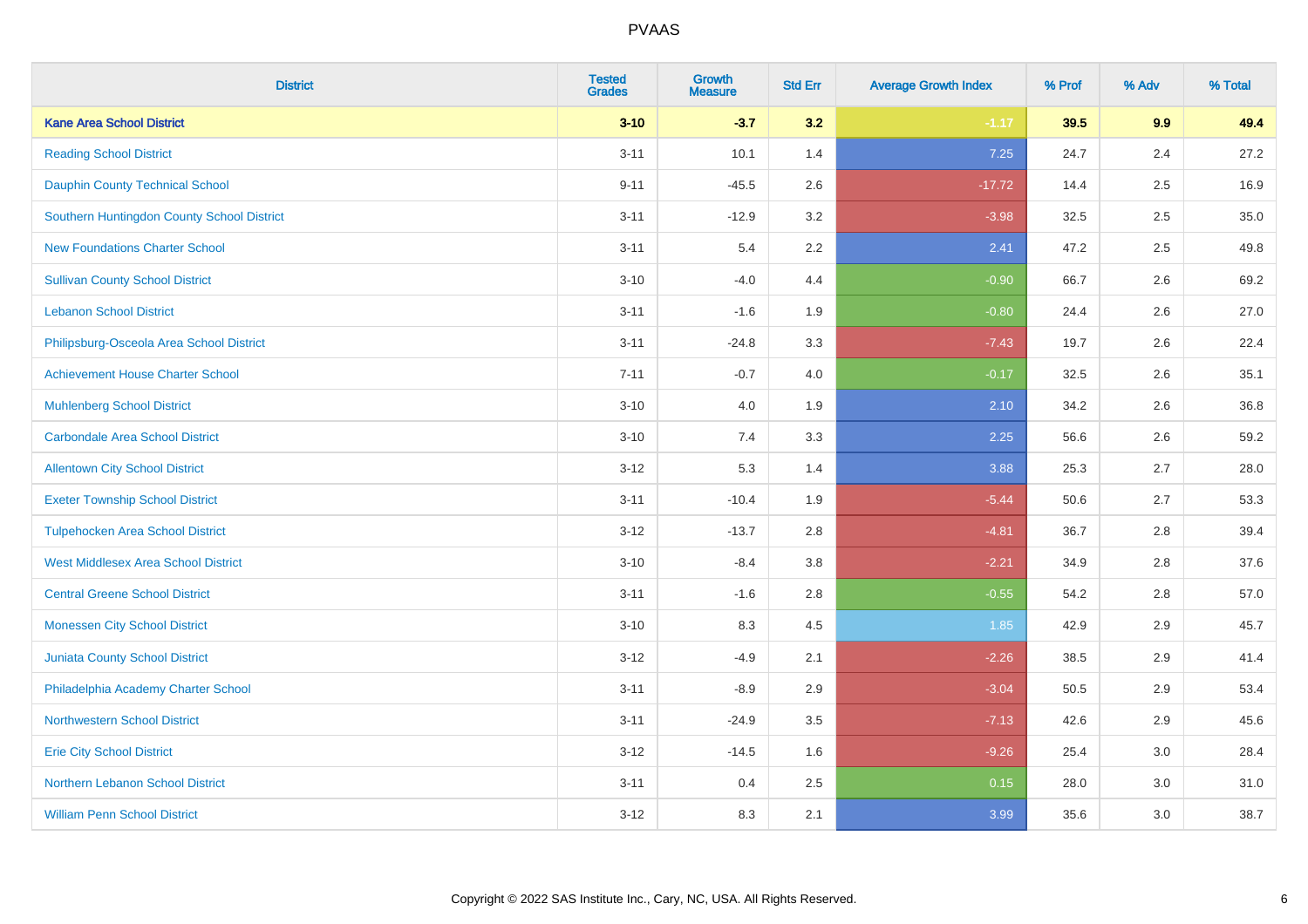| <b>District</b>                                 | <b>Tested</b><br><b>Grades</b> | <b>Growth</b><br><b>Measure</b> | <b>Std Err</b> | <b>Average Growth Index</b> | % Prof | % Adv | % Total |
|-------------------------------------------------|--------------------------------|---------------------------------|----------------|-----------------------------|--------|-------|---------|
| <b>Kane Area School District</b>                | $3 - 10$                       | $-3.7$                          | 3.2            | $-1.17$                     | 39.5   | 9.9   | 49.4    |
| <b>Wyoming Valley West School District</b>      | $3 - 11$                       | $-2.2$                          | 2.4            | $-0.91$                     | 49.4   | 3.0   | 52.4    |
| <b>City CHS</b>                                 | $10 - 11$                      | 13.6                            | 2.7            | 5.12                        | 45.8   | 3.0   | 48.8    |
| <b>Blue Ridge School District</b>               | $3 - 11$                       | $-0.5$                          | 3.6            | $-0.12$                     | 44.6   | 3.1   | 47.7    |
| <b>Mcguffey School District</b>                 | $3 - 11$                       | 2.1                             | 2.6            | 0.81                        | 57.7   | 3.1   | 60.8    |
| <b>Penns Manor Area School District</b>         | $3 - 12$                       | $-17.0$                         | 3.7            | $-4.52$                     | 29.7   | 3.1   | 32.8    |
| <b>Clearfield Area School District</b>          | $3 - 10$                       | $-9.4$                          | 2.6            | $-3.56$                     | 43.0   | 3.1   | 46.1    |
| Pennsylvania Distance Learning Charter School   | $3 - 12$                       | 9.3                             | 4.2            | 2.22                        | 42.2   | 3.1   | 45.3    |
| <b>Union City Area School District</b>          | $3 - 12$                       | $-10.2$                         | 3.6            | $-2.87$                     | 42.9   | 3.2   | 46.0    |
| <b>Shamokin Area School District</b>            | $3 - 11$                       | $-7.7$                          | 4.8            | $-1.60$                     | 38.1   | 3.2   | 41.3    |
| <b>Lakeview School District</b>                 | $3 - 11$                       | $-0.9$                          | 3.7            | $-0.24$                     | 60.3   | 3.2   | 63.5    |
| <b>Penn-Delco School District</b>               | $3 - 11$                       | $-6.8$                          | 1.9            | $-3.51$                     | 46.6   | 3.2   | 49.8    |
| <b>Bucks County Technical High School</b>       | $9 - 10$                       | $-12.0$                         | 2.5            | $-4.84$                     | 35.9   | 3.2   | 39.2    |
| <b>Minersville Area School District</b>         | $3 - 11$                       | $-14.4$                         | 3.7            | $-3.90$                     | 39.3   | 3.3   | 42.6    |
| <b>Elk Lake School District</b>                 | $3 - 11$                       | $-4.0$                          | 3.3            | $-1.23$                     | 46.2   | 3.3   | 49.4    |
| Mastery Charter School - Shoemaker Campus       | $7 - 10$                       | 4.1                             | 3.0            | 1.34                        | 20.9   | 3.3   | 24.2    |
| <b>Allegheny-Clarion Valley School District</b> | $3 - 10$                       | 7.8                             | 4.7            | 1.65                        | 53.3   | 3.3   | 56.7    |
| <b>Northeast Bradford School District</b>       | $3 - 10$                       | $-3.1$                          | 4.0            | $-0.78$                     | 33.9   | 3.4   | 37.3    |
| <b>MaST Community Charter School II</b>         | $3 - 10$                       | 4.4                             | 3.2            | 1.37                        | 28.4   | 3.4   | 31.8    |
| <b>Mount Union Area School District</b>         | $3 - 10$                       | $-6.1$                          | 3.1            | $-1.97$                     | 32.2   | 3.4   | 35.6    |
| <b>Juniata Valley School District</b>           | $3 - 11$                       | $-3.9$                          | 3.5            | $-1.10$                     | 44.4   | 3.5   | 47.8    |
| <b>Big Beaver Falls Area School District</b>    | $3 - 11$                       | $-3.9$                          | 3.3            | $-1.18$                     | 34.1   | 3.5   | 37.6    |
| <b>Scranton School District</b>                 | $3 - 12$                       | $-2.9$                          | 2.4            | $-1.22$                     | 45.6   | 3.6   | 49.1    |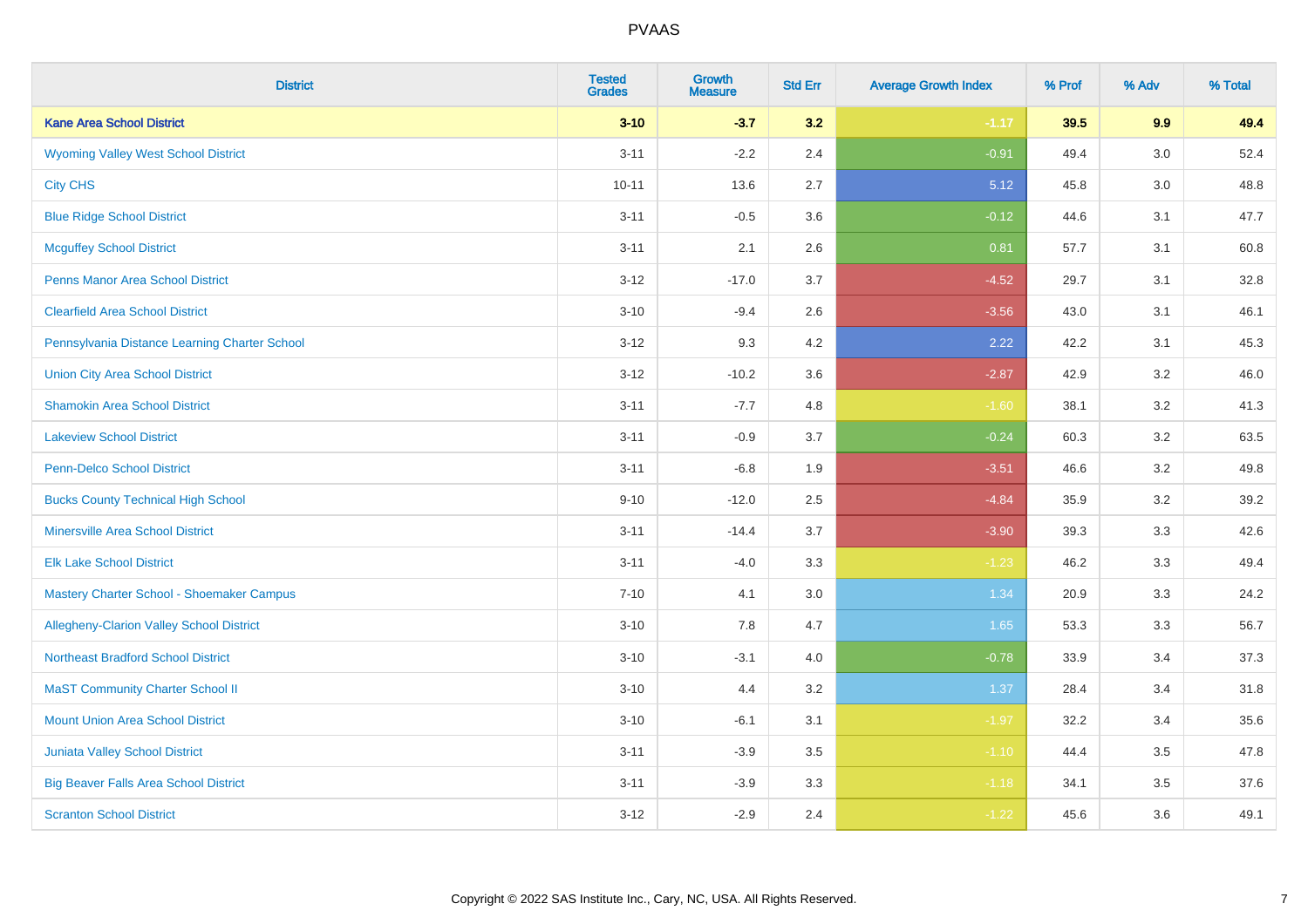| <b>District</b>                                | <b>Tested</b><br><b>Grades</b> | <b>Growth</b><br><b>Measure</b> | <b>Std Err</b> | <b>Average Growth Index</b> | % Prof | % Adv   | % Total |
|------------------------------------------------|--------------------------------|---------------------------------|----------------|-----------------------------|--------|---------|---------|
| <b>Kane Area School District</b>               | $3 - 10$                       | $-3.7$                          | 3.2            | $-1.17$                     | 39.5   | 9.9     | 49.4    |
| <b>Springfield Township School District</b>    | $3 - 11$                       | $-18.9$                         | $3.2\,$        | $-5.88$                     | 62.6   | $3.6\,$ | 66.3    |
| <b>Woodland Hills School District</b>          | $3 - 12$                       | 3.2                             | 2.6            | 1.22                        | 31.4   | 3.6     | 35.0    |
| <b>Bristol Township School District</b>        | $3 - 11$                       | $-13.9$                         | 2.0            | $-7.05$                     | 31.0   | 3.7     | 34.7    |
| <b>Lakeland School District</b>                | $3 - 11$                       | 1.1                             | 2.8            | 0.38                        | 48.6   | 3.7     | 52.3    |
| <b>Highlands School District</b>               | $3 - 11$                       | $-7.4$                          | 2.7            | $-2.76$                     | 44.4   | 3.7     | 48.2    |
| New Kensington-Arnold School District          | $3 - 11$                       | $-0.4$                          | 3.8            | $-0.10$                     | 40.7   | 3.7     | 44.4    |
| <b>Muncy School District</b>                   | $3 - 11$                       | $-8.1$                          | 3.7            | $-2.21$                     | 42.0   | 3.8     | 45.8    |
| <b>Fairfield Area School District</b>          | $3 - 11$                       | $-5.6$                          | 3.4            | $-1.66$                     | 57.9   | 4.0     | 61.8    |
| Mifflinburg Area School District               | $3 - 11$                       | $-15.8$                         | 2.5            | $-6.30$                     | 42.4   | 4.0     | 46.4    |
| <b>Easton Area School District</b>             | $3 - 12$                       | $-4.1$                          | 1.4            | $-2.91$                     | 39.9   | 4.0     | 43.9    |
| <b>Upper Moreland Township School District</b> | $3 - 11$                       | $-5.0$                          | 2.2            | $-2.31$                     | 57.9   | 4.0     | 61.9    |
| <b>Yough School District</b>                   | $3 - 10$                       | $-6.6$                          | 2.7            | $-2.43$                     | 50.8   | 4.0     | 54.8    |
| Southern Columbia Area School District         | $3 - 11$                       | $-14.6$                         | 3.0            | $-4.92$                     | 55.0   | 4.0     | 59.0    |
| <b>Hopewell Area School District</b>           | $3 - 11$                       | 2.6                             | 2.7            | 0.97                        | 58.4   | 4.0     | 62.4    |
| <b>Elizabeth Forward School District</b>       | $3 - 11$                       | $-8.4$                          | 2.4            | $-3.41$                     | 51.7   | 4.0     | 55.7    |
| <b>Curwensville Area School District</b>       | $3 - 11$                       | $-27.9$                         | 4.1            | $-6.72$                     | 42.5   | 4.1     | 46.6    |
| <b>Freedom Area School District</b>            | $3 - 11$                       | $-7.1$                          | 3.0            | $-2.37$                     | 43.8   | 4.2     | 47.9    |
| Jefferson-Morgan School District               | $3 - 10$                       | $-9.9$                          | 4.2            | $-2.35$                     | 43.8   | 4.2     | 47.9    |
| <b>Stroudsburg Area School District</b>        | $3 - 11$                       | $5.5\,$                         | 1.9            | 2.88                        | 48.1   | 4.2     | 52.3    |
| <b>Coatesville Area School District</b>        | $3 - 11$                       | $-4.4$                          | 1.7            | $-2.62$                     | 36.3   | 4.2     | 40.5    |
| <b>East Lycoming School District</b>           | $3 - 11$                       | $-6.0$                          | 2.7            | $-2.24$                     | 48.3   | 4.2     | 52.5    |
| <b>New Castle Area School District</b>         | $3 - 12$                       | $-6.4$                          | 2.4            | $-2.66$                     | 32.5   | 4.3     | 36.8    |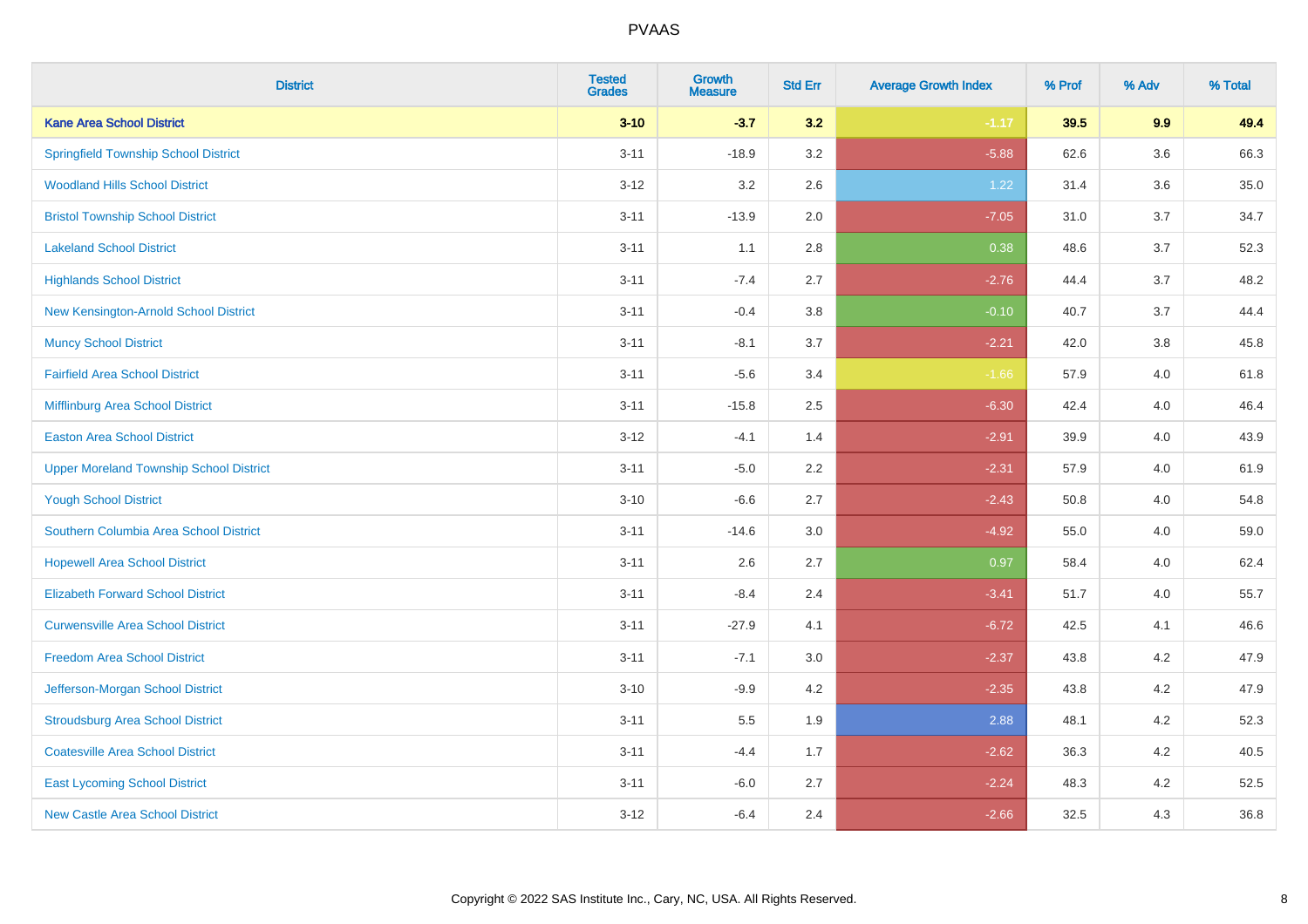| <b>District</b>                           | <b>Tested</b><br><b>Grades</b> | <b>Growth</b><br><b>Measure</b> | <b>Std Err</b> | <b>Average Growth Index</b> | % Prof | % Adv   | % Total |
|-------------------------------------------|--------------------------------|---------------------------------|----------------|-----------------------------|--------|---------|---------|
| <b>Kane Area School District</b>          | $3 - 10$                       | $-3.7$                          | 3.2            | $-1.17$                     | 39.5   | 9.9     | 49.4    |
| <b>Panther Valley School District</b>     | $3 - 12$                       | $-0.6$                          | 3.3            | $-0.19$                     | 47.9   | $4.3$   | 52.1    |
| <b>Tri-Valley School District</b>         | $3 - 10$                       | $-6.4$                          | 4.1            | $-1.57$                     | 37.0   | 4.4     | 41.3    |
| <b>Galeton Area School District</b>       | $3 - 11$                       | 2.2                             | 5.3            | 0.42                        | 41.3   | 4.4     | 45.6    |
| <b>West York Area School District</b>     | $3 - 12$                       | 3.2                             | 2.3            | 1.38                        | 53.8   | 4.4     | 58.2    |
| <b>Franklin Area School District</b>      | $3 - 11$                       | 6.6                             | 2.8            | 2.34                        | 48.2   | 4.5     | 52.7    |
| <b>Chartiers-Houston School District</b>  | $3 - 10$                       | $-8.6$                          | 3.5            | $-2.41$                     | 59.7   | 4.5     | 64.2    |
| South Williamsport Area School District   | $3 - 10$                       | $-5.7$                          | 2.5            | $-2.30$                     | 45.5   | 4.5     | 50.0    |
| <b>Mckeesport Area School District</b>    | $3 - 12$                       | 9.0                             | 2.4            | 3.72                        | 31.0   | 4.5     | 35.5    |
| <b>Solanco School District</b>            | $3 - 11$                       | $-11.0$                         | 2.0            | $-5.55$                     | 41.6   | $4.5\,$ | 46.1    |
| <b>Reach Cyber Charter School</b>         | $3 - 11$                       | 8.1                             | 4.7            | 1.72                        | 42.4   | 4.6     | 47.0    |
| <b>Avonworth School District</b>          | $3 - 10$                       | $-12.6$                         | 3.1            | $-4.01$                     | 59.8   | 4.6     | 64.4    |
| Johnsonburg Area School District          | $3 - 11$                       | $-14.1$                         | 3.9            | $-3.62$                     | 54.0   | 4.6     | 58.6    |
| <b>Keystone Central School District</b>   | $3 - 11$                       | $-5.1$                          | 2.0            | $-2.46$                     | 44.7   | 4.6     | 49.4    |
| <b>Bangor Area School District</b>        | $3-12$                         | $-0.9$                          | 2.0            | $-0.43$                     | 44.3   | 4.7     | 49.0    |
| <b>Titusville Area School District</b>    | $3 - 11$                       | $-13.2$                         | 2.6            | $-4.99$                     | 43.2   | 4.8     | 48.0    |
| Insight PA Cyber Charter School           | $3 - 11$                       | 0.7                             | 5.7            | 0.12                        | 50.0   | 4.8     | 54.8    |
| <b>Interboro School District</b>          | $3 - 12$                       | $-7.3$                          | 2.1            | $-3.43$                     | 46.6   | 4.8     | 51.4    |
| <b>Upper Dauphin Area School District</b> | $3 - 11$                       | $-6.3$                          | 3.2            | $-1.98$                     | 37.4   | 4.8     | 42.2    |
| <b>Greensburg Salem School District</b>   | $3 - 11$                       | $-4.4$                          | 2.4            | $-1.88$                     | 47.6   | 4.9     | 52.4    |
| <b>General Mclane School District</b>     | $3 - 11$                       | 3.1                             | 2.9            | 1.07                        | 62.3   | 4.9     | 67.2    |
| <b>Redbank Valley School District</b>     | $3 - 11$                       | $-9.5$                          | 3.4            | $-2.77$                     | 31.5   | 4.9     | 36.4    |
| <b>Palmerton Area School District</b>     | $3 - 11$                       | $-1.2$                          | 3.0            | $-0.39$                     | 57.4   | 5.0     | 62.4    |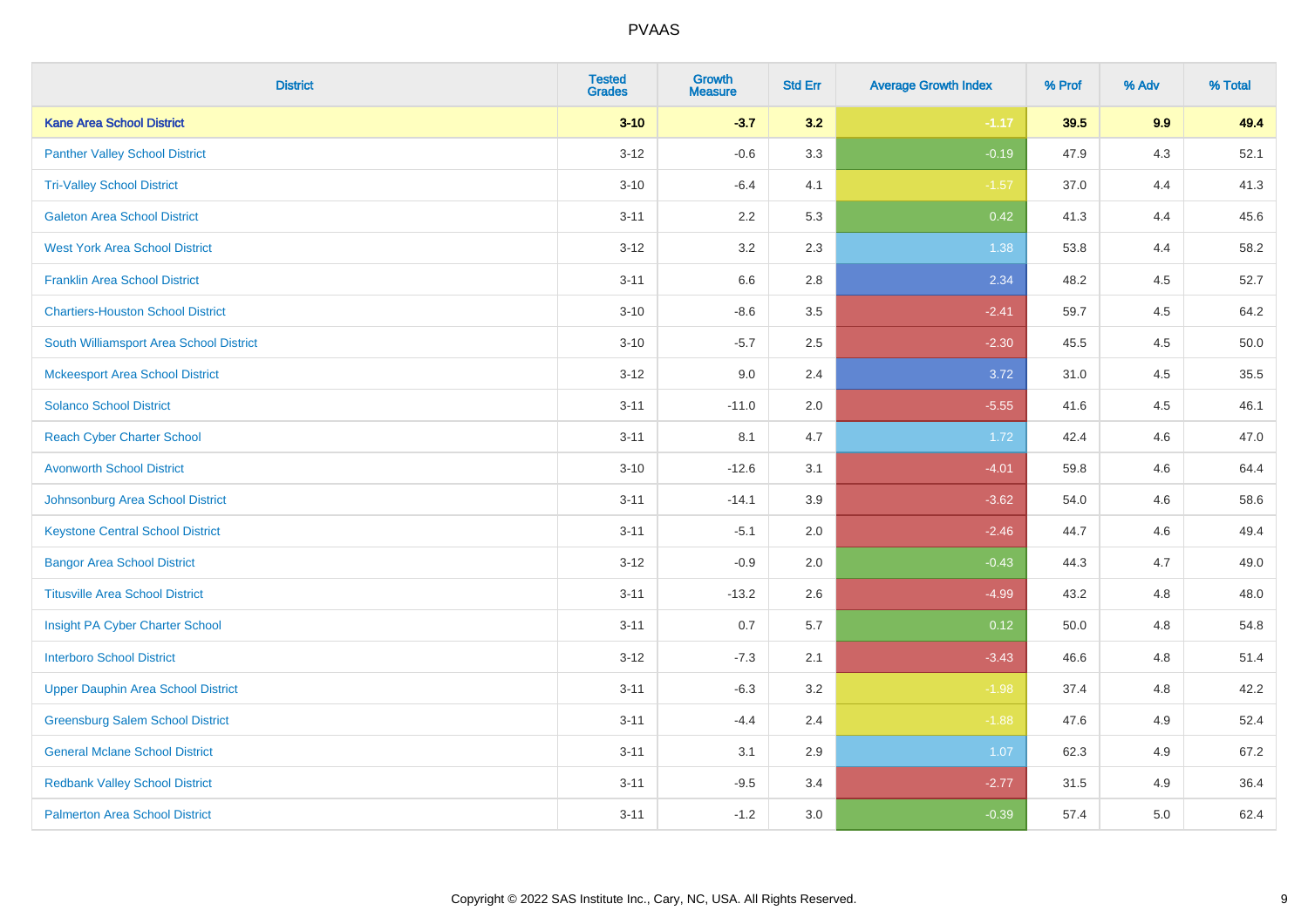| <b>District</b>                               | <b>Tested</b><br><b>Grades</b> | <b>Growth</b><br><b>Measure</b> | <b>Std Err</b> | <b>Average Growth Index</b> | % Prof | % Adv | % Total |
|-----------------------------------------------|--------------------------------|---------------------------------|----------------|-----------------------------|--------|-------|---------|
| <b>Kane Area School District</b>              | $3 - 10$                       | $-3.7$                          | 3.2            | $-1.17$                     | 39.5   | 9.9   | 49.4    |
| Pennsylvania Cyber Charter School             | $3 - 11$                       | 11.6                            | 1.5            | 7.54                        | 46.3   | 5.0   | 51.3    |
| Pocono Mountain School District               | $3 - 12$                       | 6.8                             | 1.5            | 4.62                        | 45.8   | 5.0   | 50.7    |
| <b>Roberto Clemente Charter School</b>        | $3 - 12$                       | 2.2                             | 4.9            | 0.45                        | 27.5   | 5.0   | 32.5    |
| <b>Shenandoah Valley School District</b>      | $3 - 11$                       | 9.7                             | 3.9            | 2.49                        | 28.3   | 5.0   | 33.3    |
| Lehigh Valley Academy Regional Charter School | $3 - 11$                       | 0.7                             | 2.3            | 0.32                        | 46.3   | 5.0   | 51.4    |
| North Schuylkill School District              | $3 - 11$                       | $-1.0$                          | 2.4            | $-0.42$                     | 41.8   | 5.1   | 46.8    |
| <b>Turkeyfoot Valley Area School District</b> | $3 - 12$                       | $-4.3$                          | 5.6            | $-0.76$                     | 22.0   | 5.1   | 27.1    |
| <b>Wilmington Area School District</b>        | $3 - 11$                       | 7.5                             | 3.0            | 2.48                        | 55.1   | 5.1   | 60.2    |
| <b>Northern Cambria School District</b>       | $3 - 11$                       | 10.0                            | 3.3            | 3.04                        | 47.4   | 5.1   | 52.6    |
| <b>Fort Cherry School District</b>            | $3 - 10$                       | $-5.9$                          | 3.8            | $-1.56$                     | 55.2   | 5.2   | 60.3    |
| <b>Sharon City School District</b>            | $3 - 11$                       | 4.9                             | 2.6            | 1.87                        | 48.2   | 5.3   | 53.4    |
| <b>Middletown Area School District</b>        | $3 - 11$                       | $-5.3$                          | 2.6            | $-2.05$                     | 46.4   | 5.3   | 51.7    |
| <b>Warren County School District</b>          | $3 - 11$                       | $-0.1$                          | 1.8            | $-0.06$                     | 37.2   | 5.3   | 42.6    |
| <b>Glendale School District</b>               | $3 - 10$                       | $-0.9$                          | 3.7            | $-0.24$                     | 50.0   | 5.4   | 55.4    |
| <b>Wilkes-Barre Area School District</b>      | $3 - 11$                       | 0.1                             | 3.2            | 0.02                        | 35.5   | 5.4   | 40.9    |
| <b>Purchase Line School District</b>          | $3 - 12$                       | 1.7                             | 3.5            | 0.47                        | 43.1   | 5.4   | 48.5    |
| <b>Benton Area School District</b>            | $3 - 10$                       | $-9.7$                          | 4.5            | $-2.18$                     | 43.2   | 5.4   | 48.6    |
| <b>Millville Area School District</b>         | $3-12$                         | $-0.9$                          | 4.7            | $-0.18$                     | 51.4   | 5.4   | 56.8    |
| <b>Pottsville Area School District</b>        | $3 - 12$                       | 4.4                             | 2.3            | 1.94                        | 44.8   | 5.4   | 50.2    |
| <b>Montrose Area School District</b>          | $3 - 10$                       | $-5.5$                          | 3.0            | $-1.82$                     | 46.7   | 5.4   | 52.2    |
| <b>Antietam School District</b>               | $3 - 10$                       | $-4.3$                          | 3.8            | $-1.13$                     | 36.4   | 5.4   | 41.8    |
| <b>Berwick Area School District</b>           | $3 - 11$                       | $-9.3$                          | 2.6            | $-3.59$                     | 42.1   | 5.5   | 47.6    |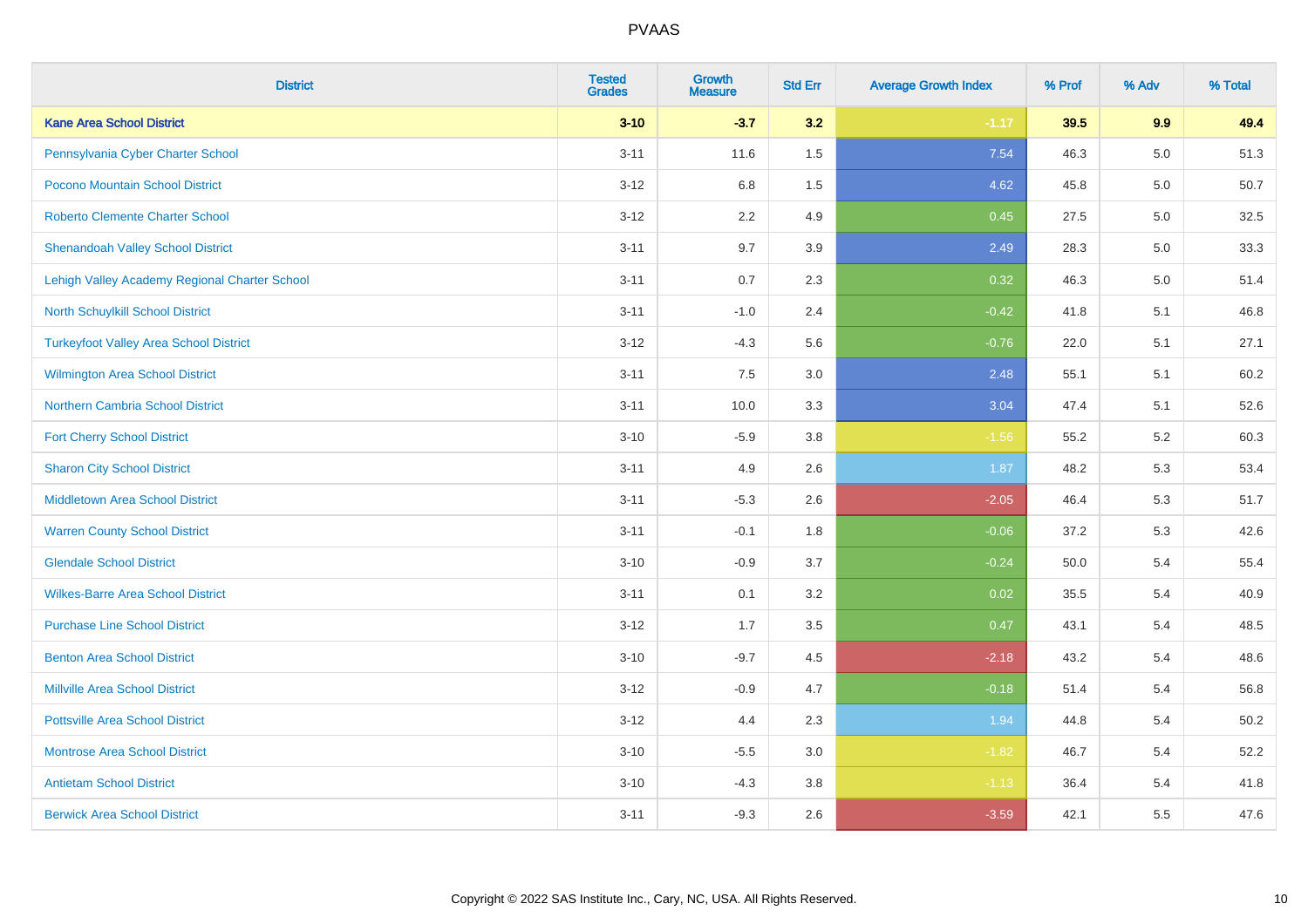| <b>District</b>                                | <b>Tested</b><br><b>Grades</b> | <b>Growth</b><br><b>Measure</b> | <b>Std Err</b> | <b>Average Growth Index</b> | % Prof | % Adv | % Total  |
|------------------------------------------------|--------------------------------|---------------------------------|----------------|-----------------------------|--------|-------|----------|
| <b>Kane Area School District</b>               | $3 - 10$                       | $-3.7$                          | 3.2            | $-1.17$                     | 39.5   | 9.9   | 49.4     |
| <b>Pleasant Valley School District</b>         | $3 - 11$                       | 3.1                             | 2.0            | 1.57                        | 57.2   | 5.5   | 62.8     |
| <b>Punxsutawney Area School District</b>       | $3 - 11$                       | 4.2                             | 2.9            | 1.45                        | 55.0   | 5.5   | 60.6     |
| <b>Neshannock Township School District</b>     | $3 - 10$                       | $-9.7$                          | 2.9            | $-3.34$                     | 62.4   | 5.6   | 67.9     |
| <b>Austin Area School District</b>             | $3 - 11$                       | $-5.7$                          | 6.4            | $-0.90$                     | 33.3   | 5.6   | 38.9     |
| <b>Conemaugh Valley School District</b>        | $3 - 12$                       | $-3.2$                          | 4.1            | $-0.78$                     | 48.2   | 5.6   | 53.7     |
| <b>York Co School Of Technology</b>            | $9 - 12$                       | $-3.8$                          | 1.7            | $-2.22$                     | 39.1   | 5.6   | 44.7     |
| Susquehanna Township School District           | $3 - 12$                       | $-5.8$                          | 2.7            | $-2.17$                     | 36.0   | 5.6   | 41.6     |
| <b>Lehighton Area School District</b>          | $3 - 11$                       | $-1.6$                          | 2.3            | $-0.70$                     | 51.1   | 5.6   | 56.7     |
| <b>Steel Valley School District</b>            | $3 - 11$                       | 6.5                             | 3.4            | 1.89                        | 50.7   | 5.6   | 56.3     |
| <b>Troy Area School District</b>               | $3 - 10$                       | $-4.3$                          | 3.4            | $-1.26$                     | 43.2   | 5.7   | 48.9     |
| <b>Hanover Area School District</b>            | $3 - 11$                       | 2.2                             | 4.6            | 0.48                        | 42.9   | 5.7   | 48.6     |
| <b>Mastery Charter School - Hardy Williams</b> | $3 - 11$                       | 11.4                            | 3.4            | 3.33                        | 44.3   | 5.7   | 50.0     |
| <b>New Brighton Area School District</b>       | $3 - 11$                       | 4.6                             | 3.1            | 1.47                        | 60.9   | 5.8   | 66.7     |
| <b>Chestnut Ridge School District</b>          | $3 - 12$                       | $-3.4$                          | 2.9            | $-1.17$                     | 46.6   | 5.8   | 52.4     |
| Oil City Area School District                  | $3 - 11$                       | $-2.9$                          | 2.6            | $-1.08$                     | 44.4   | 5.8   | $50.2\,$ |
| <b>Uniontown Area School District</b>          | $3 - 11$                       | 6.0                             | 3.2            | 1.87                        | 62.4   | 5.9   | 68.2     |
| <b>North Star School District</b>              | $3 - 11$                       | $-8.7$                          | 3.5            | $-2.51$                     | 47.8   | 6.0   | 53.7     |
| <b>Cambria Heights School District</b>         | $3 - 10$                       | $-4.1$                          | 3.1            | $-1.32$                     | 51.0   | 6.0   | 57.0     |
| <b>Corry Area School District</b>              | $3 - 11$                       | $-5.3$                          | 2.6            | $-2.03$                     | 38.5   | 6.0   | 44.5     |
| <b>Dover Area School District</b>              | $3 - 12$                       | 6.0                             | 2.1            | 2.94                        | 52.2   | 6.0   | 58.2     |
| <b>Southeastern Greene School District</b>     | $3 - 10$                       | 3.3                             | 4.6            | 0.72                        | 57.6   | 6.1   | 63.6     |
| <b>Armstrong School District</b>               | $3 - 11$                       | 2.6                             | 1.7            | 1.53                        | 51.5   | 6.1   | 57.6     |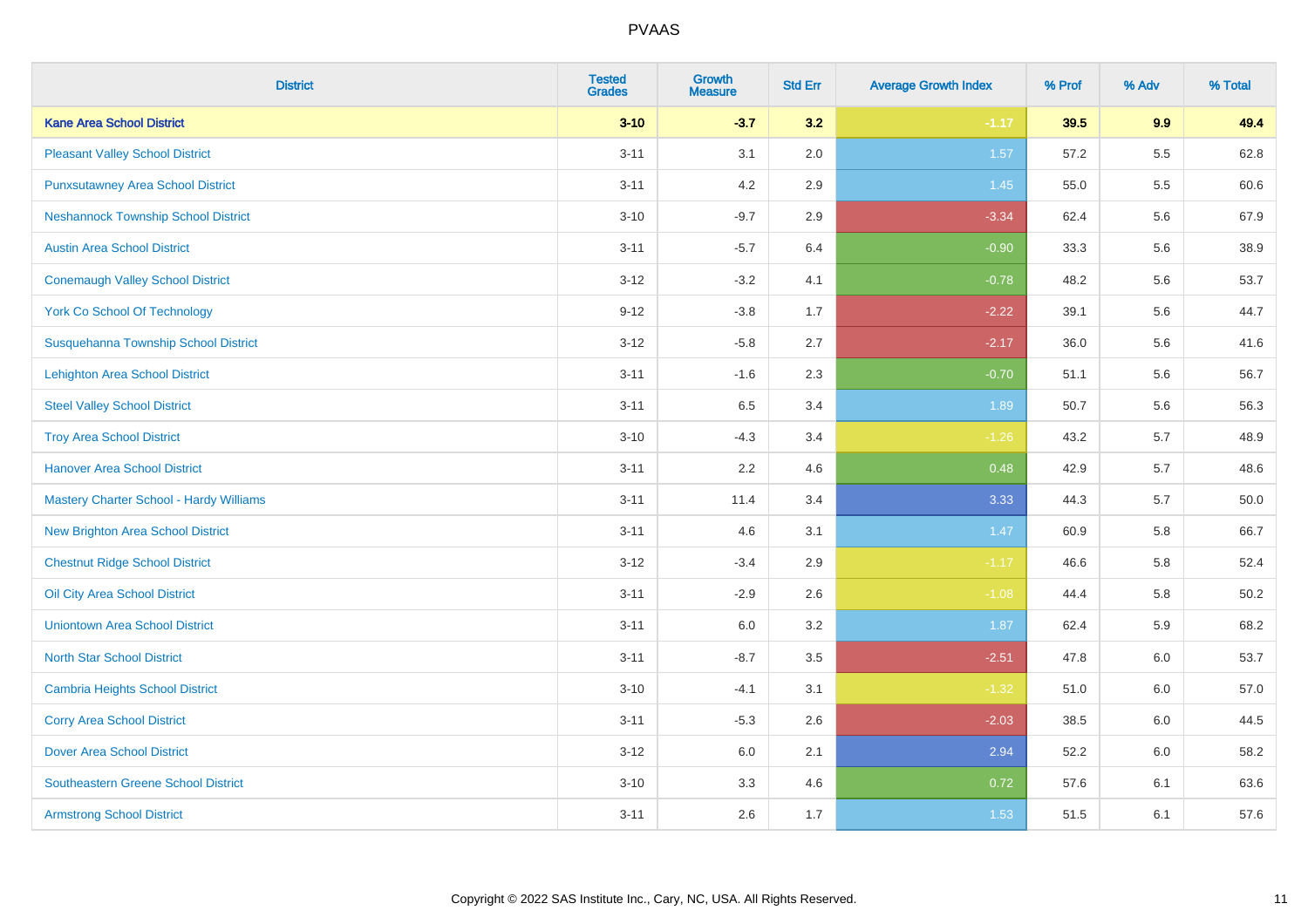| <b>District</b>                               | <b>Tested</b><br><b>Grades</b> | <b>Growth</b><br><b>Measure</b> | <b>Std Err</b> | <b>Average Growth Index</b> | % Prof | % Adv   | % Total |
|-----------------------------------------------|--------------------------------|---------------------------------|----------------|-----------------------------|--------|---------|---------|
| <b>Kane Area School District</b>              | $3 - 10$                       | $-3.7$                          | 3.2            | $-1.17$                     | 39.5   | 9.9     | 49.4    |
| <b>Valley Grove School District</b>           | $3 - 10$                       | $-3.7$                          | 3.7            | $-1.01$                     | 51.2   | 6.1     | 57.3    |
| <b>Shikellamy School District</b>             | $3 - 10$                       | $-22.3$                         | 2.5            | $-8.92$                     | 33.3   | 6.1     | 39.5    |
| <b>Brentwood Borough School District</b>      | $3 - 11$                       | $-5.3$                          | 3.0            | $-1.72$                     | 52.0   | 6.1     | 58.2    |
| <b>Brownsville Area School District</b>       | $3 - 12$                       | $-7.2$                          | 3.9            | $-1.83$                     | 34.4   | 6.1     | 40.5    |
| <b>Otto-Eldred School District</b>            | $3 - 11$                       | $-0.7$                          | 4.2            | $-0.15$                     | 56.2   | 6.2     | 62.5    |
| <b>Moniteau School District</b>               | $3 - 11$                       | $-11.8$                         | 3.3            | $-3.56$                     | 50.0   | 6.3     | 56.3    |
| <b>Carlisle Area School District</b>          | $3 - 11$                       | $-5.3$                          | 1.9            | $-2.81$                     | 54.0   | 6.3     | 60.3    |
| <b>Rose Tree Media School District</b>        | $3 - 10$                       | $-25.6$                         | 2.4            | $-10.76$                    | 54.8   | 6.4     | 61.2    |
| Southern Tioga School District                | $3 - 11$                       | $-11.5$                         | 2.7            | $-4.25$                     | 47.8   | 6.4     | 54.3    |
| <b>Keystone School District</b>               | $3 - 11$                       | 3.1                             | 3.3            | 0.94                        | 50.6   | 6.5     | 57.1    |
| <b>Western Beaver County School District</b>  | $3 - 11$                       | $-7.8$                          | 4.2            | $-1.87$                     | 56.5   | 6.5     | 63.0    |
| <b>Chichester School District</b>             | $3 - 11$                       | $-2.7$                          | 2.3            | $-1.17$                     | 44.6   | $6.6\,$ | 51.2    |
| <b>Towanda Area School District</b>           | $3 - 11$                       | 4.0                             | 2.8            | 1.44                        | 39.4   | 6.6     | 46.0    |
| <b>Salisbury Township School District</b>     | $3 - 11$                       | 6.3                             | 3.6            | 1.77                        | 46.2   | 6.6     | 52.8    |
| <b>United School District</b>                 | $3 - 11$                       | 2.1                             | 3.4            | 0.63                        | 60.3   | $6.6\,$ | 66.9    |
| <b>South Eastern School District</b>          | $3 - 11$                       | 0.9                             | 2.4            | 0.39                        | 54.8   | 6.6     | 61.4    |
| <b>Agora Cyber Charter School</b>             | $3 - 11$                       | 5.8                             | 2.6            | 2.28                        | 42.8   | 6.6     | 49.4    |
| <b>Upper Darby School District</b>            | $3 - 12$                       | 6.9                             | 1.5            | 4.62                        | 45.0   | 6.7     | 51.7    |
| <b>Palisades School District</b>              | $3 - 11$                       | $-8.7$                          | 2.8            | $-3.06$                     | 53.8   | 6.7     | 60.5    |
| <b>Mifflin County School District</b>         | $3 - 11$                       | 9.1                             | 1.7            | 5.49                        | 47.1   | 6.7     | 53.8    |
| South Side Area School District               | $3 - 11$                       | $-1.6$                          | 3.3            | $-0.48$                     | 50.0   | 6.8     | 56.8    |
| <b>Clarion-Limestone Area School District</b> | $3 - 12$                       | $-2.5$                          | 4.1            | $-0.60$                     | 56.8   | 6.8     | 63.6    |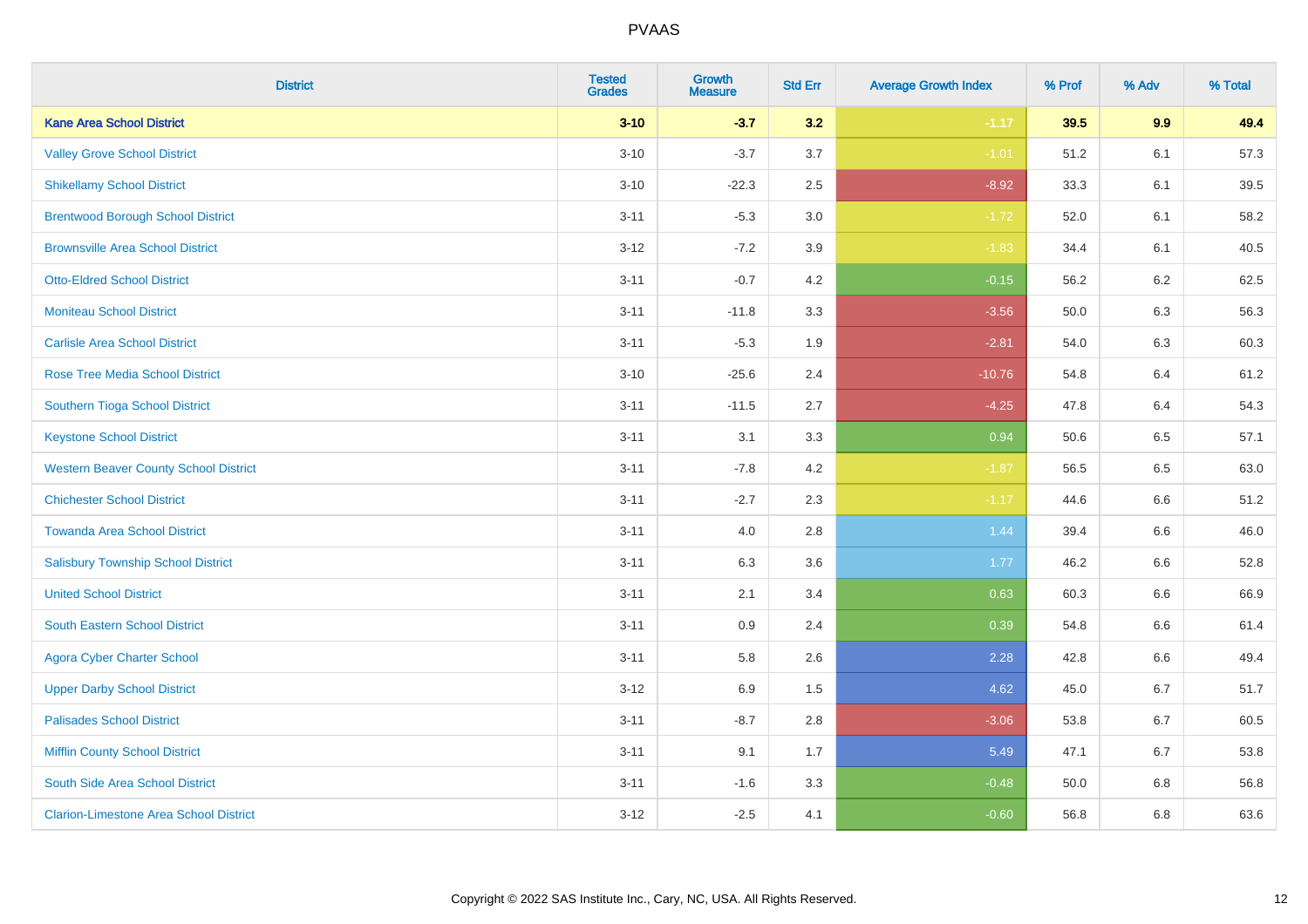| <b>District</b>                              | <b>Tested</b><br><b>Grades</b> | Growth<br><b>Measure</b> | <b>Std Err</b> | <b>Average Growth Index</b> | % Prof | % Adv   | % Total |
|----------------------------------------------|--------------------------------|--------------------------|----------------|-----------------------------|--------|---------|---------|
| <b>Kane Area School District</b>             | $3 - 10$                       | $-3.7$                   | 3.2            | $-1.17$                     | 39.5   | 9.9     | 49.4    |
| <b>Waynesboro Area School District</b>       | $3 - 12$                       | $-6.1$                   | 1.9            | $-3.20$                     | 50.0   | $6.8\,$ | 56.8    |
| <b>Bermudian Springs School District</b>     | $3 - 11$                       | $-5.5$                   | 2.9            | $-1.94$                     | 56.4   | 6.8     | 63.2    |
| <b>Susquehanna Community School District</b> | $3 - 11$                       | $-2.8$                   | 4.2            | $-0.66$                     | 49.4   | $6.9\,$ | 56.3    |
| <b>Greenville Area School District</b>       | $3 - 11$                       | 0.7                      | 2.9            | 0.26                        | 53.4   | $6.9\,$ | 60.3    |
| <b>Milton Area School District</b>           | $3 - 11$                       | $-8.7$                   | 2.5            | $-3.52$                     | 45.4   | 6.9     | 52.3    |
| Meyersdale Area School District              | $3 - 11$                       | 4.2                      | 4.0            | 1.07                        | 43.1   | $6.9\,$ | 50.0    |
| <b>Blairsville-Saltsburg School District</b> | $3 - 11$                       | $-8.0$                   | 3.0            | $-2.68$                     | 37.3   | 7.0     | 44.3    |
| <b>Union School District</b>                 | $3 - 12$                       | 2.3                      | 4.2            | 0.54                        | 32.6   | 7.0     | 39.5    |
| Philadelphia City School District            | $3 - 12$                       | 7.5                      | 0.6            | 12.64                       | 38.4   | 7.0     | 45.4    |
| <b>Reynolds School District</b>              | $3 - 10$                       | 0.5                      | 3.4            | 0.16                        | 52.1   | 7.0     | 59.2    |
| <b>Penncrest School District</b>             | $3 - 11$                       | 5.7                      | 2.2            | 2.57                        | 47.2   | 7.1     | 54.3    |
| <b>Old Forge School District</b>             | $3 - 12$                       | $-5.9$                   | 3.4            | $-1.73$                     | 52.9   | 7.1     | 60.0    |
| <b>Twin Valley School District</b>           | $3 - 12$                       | $-3.6$                   | 2.1            | $-1.69$                     | 49.6   | 7.1     | 56.8    |
| <b>Governor Mifflin School District</b>      | $3 - 11$                       | 4.1                      | 1.8            | 2.33                        | 42.5   | 7.2     | 49.7    |
| <b>Southmoreland School District</b>         | $3 - 11$                       | $-8.3$                   | 3.6            | $-2.32$                     | 56.8   | 7.2     | 64.0    |
| <b>Dunmore School District</b>               | $3 - 11$                       | $-7.7$                   | 2.9            | $-2.62$                     | 34.0   | 7.2     | 41.2    |
| <b>Hatboro-Horsham School District</b>       | $3 - 11$                       | $-12.8$                  | 1.7            | $-7.47$                     | 45.6   | 7.2     | 52.8    |
| <b>Windber Area School District</b>          | $3 - 11$                       | $-7.2$                   | 3.2            | $-2.24$                     | 55.4   | 7.2     | 62.6    |
| Northwest Area School District               | $3 - 10$                       | $-10.0$                  | 3.8            | $-2.59$                     | 34.6   | 7.3     | 41.8    |
| <b>West Greene School District</b>           | $3 - 11$                       | $-4.5$                   | 4.3            | $-1.04$                     | 36.6   | 7.3     | 43.9    |
| <b>Whitehall-Coplay School District</b>      | $3 - 11$                       | 6.1                      | 1.8            | 3.45                        | 49.3   | 7.4     | 56.6    |
| <b>Charleroi School District</b>             | $3 - 11$                       | $-2.6$                   | 3.0            | $-0.86$                     | 55.7   | 7.4     | 63.1    |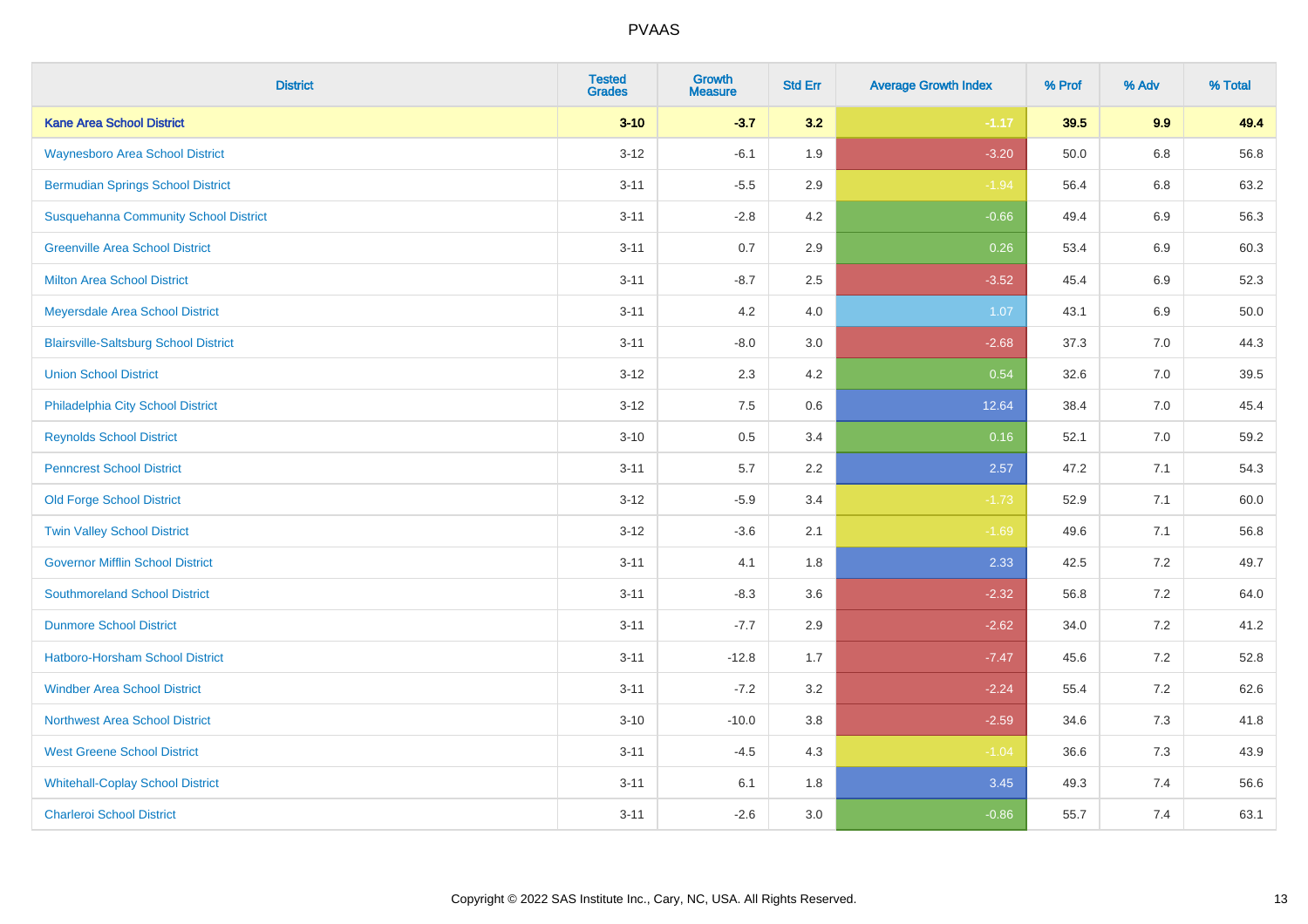| <b>District</b>                           | <b>Tested</b><br><b>Grades</b> | <b>Growth</b><br><b>Measure</b> | <b>Std Err</b> | <b>Average Growth Index</b> | % Prof | % Adv   | % Total |
|-------------------------------------------|--------------------------------|---------------------------------|----------------|-----------------------------|--------|---------|---------|
| <b>Kane Area School District</b>          | $3 - 10$                       | $-3.7$                          | 3.2            | $-1.17$                     | 39.5   | 9.9     | 49.4    |
| <b>Central Dauphin School District</b>    | $3 - 11$                       | 4.4                             | 1.3            | 3.32                        | 53.3   | 7.4     | 60.7    |
| Jim Thorpe Area School District           | $3 - 11$                       | $-5.8$                          | 2.7            | $-2.19$                     | 33.3   | 7.4     | 40.7    |
| <b>Millersburg Area School District</b>   | $3 - 11$                       | $6.2\,$                         | 3.8            | 1.63                        | 51.8   | 7.4     | 59.3    |
| <b>Conneaut School District</b>           | $3 - 12$                       | $-7.5$                          | 2.6            | $-2.91$                     | 38.4   | 7.4     | 45.8    |
| <b>Sayre Area School District</b>         | $3 - 11$                       | 11.2                            | 3.5            | 3.20                        | 52.2   | 7.5     | 59.7    |
| Jeannette City School District            | $3 - 11$                       | $-4.3$                          | 3.8            | $-1.13$                     | 46.7   | 7.5     | 54.2    |
| Catasauqua Area School District           | $3 - 12$                       | $-12.1$                         | 3.0            | $-4.00$                     | 36.8   | 7.6     | 44.3    |
| <b>Wattsburg Area School District</b>     | $3 - 11$                       | 6.5                             | 2.7            | 2.43                        | 42.7   | 7.6     | 50.3    |
| <b>Dallas School District</b>             | $3 - 11$                       | $-2.5$                          | 2.2            | $-1.12$                     | 54.9   | 7.6     | 62.4    |
| <b>Athens Area School District</b>        | $3 - 11$                       | 1.6                             | 2.5            | 0.64                        | 46.9   | 7.6     | 54.5    |
| <b>Pine Grove Area School District</b>    | $3 - 11$                       | $-7.7$                          | 2.9            | $-2.66$                     | 42.3   | 7.7     | 50.0    |
| Penn Cambria School District              | $3 - 11$                       | $-0.0$                          | 2.7            | $-0.01$                     | 61.5   | 7.7     | 69.2    |
| <b>Brockway Area School District</b>      | $3 - 11$                       | 0.6                             | 3.6            | 0.16                        | 49.2   | 7.7     | 56.9    |
| <b>Annville-Cleona School District</b>    | $3 - 12$                       | $-12.1$                         | 2.7            | $-4.46$                     | 34.9   | 7.8     | 42.6    |
| East Stroudsburg Area School District     | $3 - 11$                       | 0.1                             | 1.6            | 0.05                        | 45.8   | $7.8\,$ | 53.6    |
| <b>Connellsville Area School District</b> | $3 - 11$                       | 6.1                             | 2.0            | 3.05                        | 45.4   | 7.8     | 53.2    |
| <b>Iroquois School District</b>           | $3 - 11$                       | 13.1                            | 3.0            | 4.35                        | 48.2   | 7.8     | 56.0    |
| <b>Mid Valley School District</b>         | $3 - 10$                       | $-1.7$                          | 3.0            | $-0.55$                     | 45.1   | 7.8     | 52.9    |
| <b>Hazleton Area School District</b>      | $3 - 11$                       | 9.6                             | 1.4            | 6.77                        | 45.0   | 7.8     | 52.9    |
| <b>Lake-Lehman School District</b>        | $3 - 11$                       | 10.8                            | 2.7            | 3.93                        | 55.3   | 7.9     | 63.2    |
| <b>Ringgold School District</b>           | $3 - 11$                       | $-14.7$                         | 2.4            | $-6.04$                     | 41.5   | 7.9     | 49.4    |
| <b>Collegium Charter School</b>           | $3 - 10$                       | 5.9                             | 2.5            | 2.33                        | 38.1   | 7.9     | 46.0    |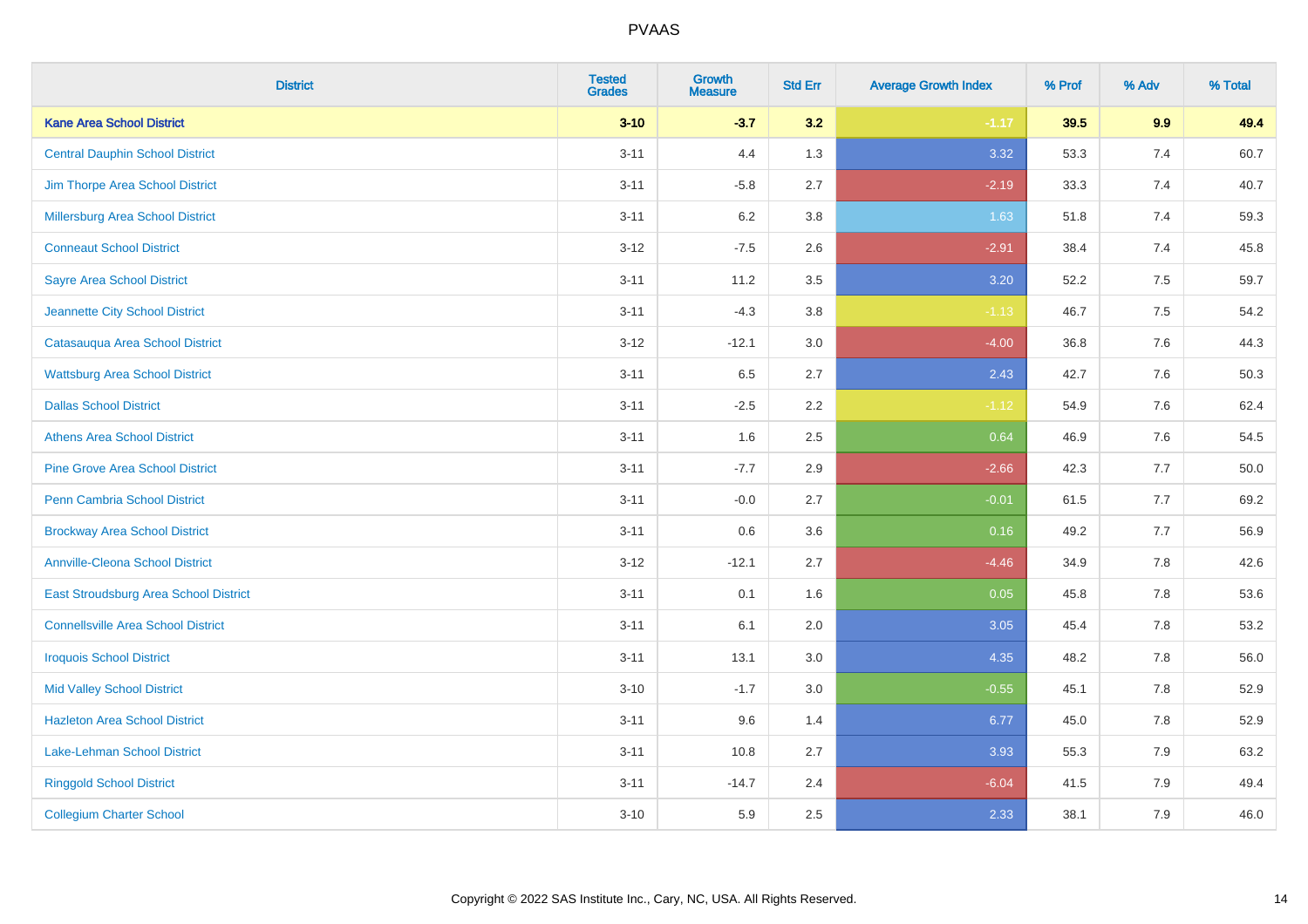| <b>District</b>                                | <b>Tested</b><br><b>Grades</b> | <b>Growth</b><br><b>Measure</b> | <b>Std Err</b> | <b>Average Growth Index</b> | % Prof | % Adv   | % Total |
|------------------------------------------------|--------------------------------|---------------------------------|----------------|-----------------------------|--------|---------|---------|
| <b>Kane Area School District</b>               | $3 - 10$                       | $-3.7$                          | 3.2            | $-1.17$                     | 39.5   | 9.9     | 49.4    |
| <b>Oxford Area School District</b>             | $3 - 11$                       | $-4.3$                          | 1.9            | $-2.26$                     | 41.3   | $8.0\,$ | 49.3    |
| <b>Mercer Area School District</b>             | $3 - 11$                       | $-0.2$                          | 3.3            | $-0.06$                     | 56.0   | 8.0     | 64.0    |
| <b>Pennridge School District</b>               | $3 - 10$                       | $-16.8$                         | 1.4            | $-11.59$                    | 46.8   | $8.0\,$ | 54.9    |
| <b>Fannett-Metal School District</b>           | $3 - 11$                       | $-3.4$                          | 5.1            | $-0.67$                     | 38.7   | 8.1     | 46.8    |
| <b>Warrior Run School District</b>             | $3 - 11$                       | 4.6                             | 3.0            | 1.51                        | 40.9   | 8.1     | 49.0    |
| <b>Tuscarora School District</b>               | $3 - 11$                       | $-0.6$                          | 2.3            | $-0.27$                     | 45.1   | 8.1     | 53.2    |
| <b>South Western School District</b>           | $3 - 12$                       | 3.9                             | 1.9            | 2.08                        | 60.2   | 8.1     | 68.3    |
| Saint Marys Area School District               | $3 - 11$                       | 7.8                             | 2.6            | 3.04                        | 57.0   | 8.2     | 65.2    |
| <b>Claysburg-Kimmel School District</b>        | $3 - 11$                       | $-5.7$                          | 4.0            | $-1.42$                     | 42.9   | $8.2\,$ | 51.0    |
| Hamburg Area School District                   | $3 - 11$                       | 8.9                             | 2.5            | 3.63                        | 43.5   | 8.2     | 51.7    |
| <b>Pittsburgh School District</b>              | $3 - 11$                       | $-3.3$                          | 1.1            | $-3.04$                     | 33.9   | 8.2     | 42.1    |
| <b>Brandywine Heights Area School District</b> | $3 - 11$                       | $-4.9$                          | 2.7            | $-1.81$                     | 49.2   | 8.2     | 57.4    |
| <b>Coudersport Area School District</b>        | $3 - 11$                       | 7.7                             | 3.7            | 2.06                        | 55.7   | 8.2     | 63.9    |
| <b>Ridley School District</b>                  | $3-12$                         | 10.0                            | 1.6            | 6.10                        | 45.6   | 8.2     | 53.8    |
| Altoona Area School District                   | $3 - 12$                       | 3.3                             | 1.6            | 1.99                        | 47.7   | 8.2     | 55.9    |
| <b>Bensalem Township School District</b>       | $3 - 11$                       | 1.6                             | 1.6            | 0.98                        | 38.8   | 8.3     | 47.1    |
| <b>Bradford Area School District</b>           | $3-12$                         | $-9.3$                          | 2.4            | $-3.87$                     | 45.8   | 8.3     | 54.2    |
| Karns City Area School District                | $3 - 11$                       | $-6.0$                          | 2.9            | $-2.03$                     | 53.1   | 8.3     | 61.5    |
| <b>Gillingham Charter School</b>               | $3 - 11$                       | $-4.4$                          | 5.6            | $-0.77$                     | 20.8   | 8.3     | 29.2    |
| 21st Century Cyber Charter School              | $6 - 12$                       | 5.7                             | 2.3            | 2.50                        | 56.7   | 8.3     | 65.0    |
| <b>Cornwall-Lebanon School District</b>        | $3 - 11$                       | 8.3                             | 1.6            | 5.08                        | 47.2   | 8.4     | 55.6    |
| <b>West Perry School District</b>              | $3 - 11$                       | 12.5                            | 2.5            | 4.99                        | 56.6   | 8.4     | 65.0    |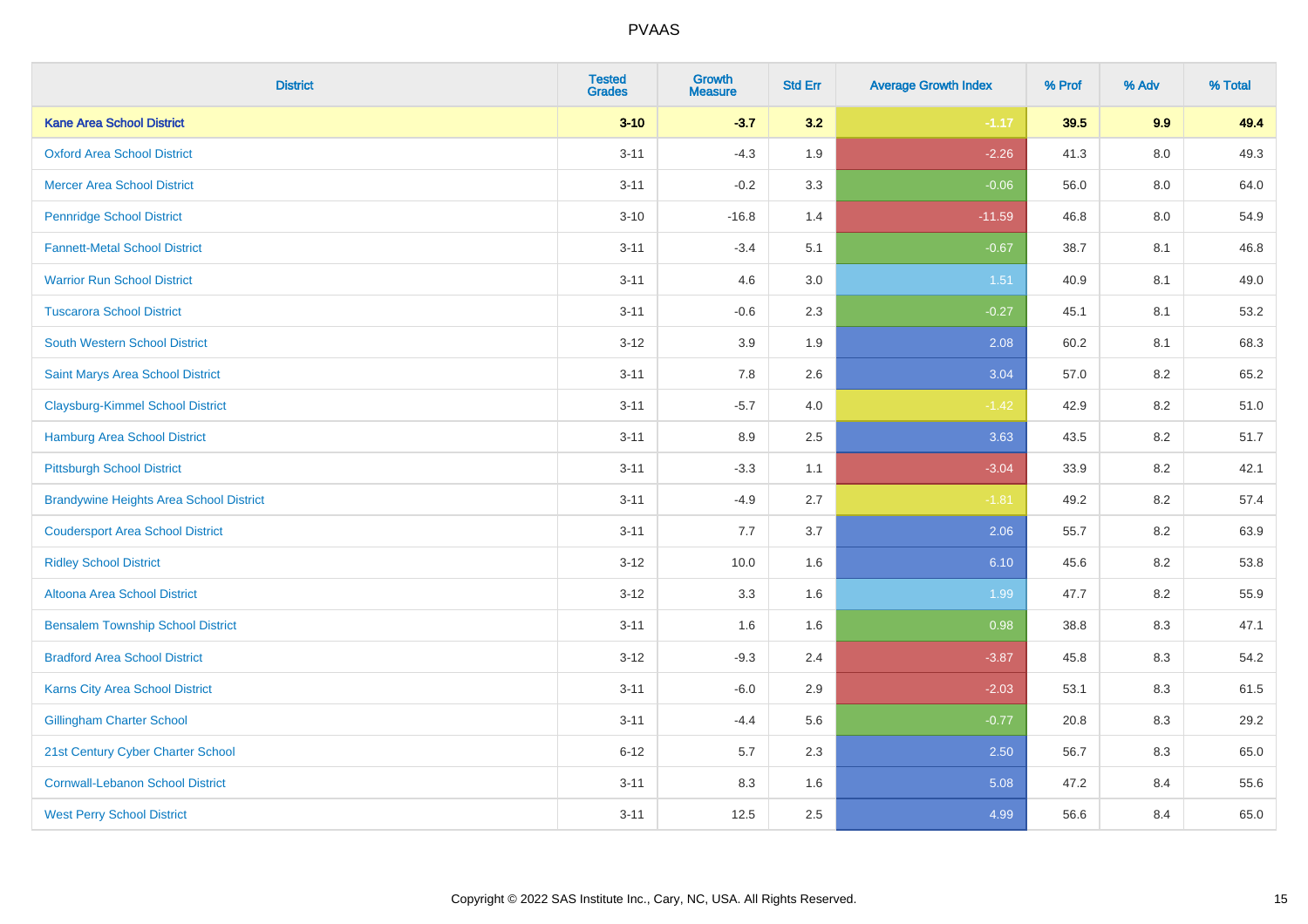| <b>District</b>                                    | <b>Tested</b><br><b>Grades</b> | <b>Growth</b><br><b>Measure</b> | <b>Std Err</b> | <b>Average Growth Index</b> | % Prof | % Adv | % Total |
|----------------------------------------------------|--------------------------------|---------------------------------|----------------|-----------------------------|--------|-------|---------|
| <b>Kane Area School District</b>                   | $3 - 10$                       | $-3.7$                          | 3.2            | $-1.17$                     | 39.5   | 9.9   | 49.4    |
| <b>Chartiers Valley School District</b>            | $3 - 11$                       | $-1.7$                          | 2.0            | $-0.81$                     | 54.7   | 8.4   | 63.1    |
| <b>Westinghouse Arts Academy Charter School</b>    | $9 - 10$                       | $-0.7$                          | 3.6            | $-0.19$                     | 59.2   | 8.4   | 67.6    |
| <b>Wilson Area School District</b>                 | $3 - 11$                       | $6.0\,$                         | 2.6            | 2.30                        | 48.7   | 8.5   | 57.2    |
| Octorara Area School District                      | $3 - 11$                       | 9.1                             | 2.4            | 3.82                        | 52.1   | 8.5   | 60.6    |
| East Pennsboro Area School District                | $3 - 11$                       | $-4.2$                          | 2.5            | $-1.71$                     | 60.8   | 8.5   | 69.3    |
| <b>Blue Mountain School District</b>               | $3 - 10$                       | $-5.8$                          | 2.3            | $-2.56$                     | 46.6   | 8.5   | 55.1    |
| <b>Baldwin-Whitehall School District</b>           | $3 - 11$                       | 1.8                             | 1.9            | 0.94                        | 58.6   | 8.6   | 67.1    |
| <b>Central Fulton School District</b>              | $3 - 11$                       | $-0.5$                          | 3.5            | $-0.14$                     | 51.4   | 8.6   | 60.0    |
| <b>Upper Adams School District</b>                 | $3 - 11$                       | 1.3                             | 2.9            | 0.47                        | 55.2   | 8.6   | 63.8    |
| <b>Chambersburg Area School District</b>           | $3 - 11$                       | $-9.5$                          | 1.3            | $-7.20$                     | 42.7   | 8.6   | 51.4    |
| <b>Centennial School District</b>                  | $3 - 10$                       | 7.1                             | 1.7            | 4.29                        | 50.1   | 8.7   | 58.9    |
| <b>Riverside Beaver County School District</b>     | $3 - 11$                       | $-14.0$                         | 3.0            | $-4.64$                     | 49.4   | 8.8   | 58.2    |
| <b>Blackhawk School District</b>                   | $3 - 11$                       | 4.7                             | 2.3            | 2.01                        | 55.8   | 8.8   | 64.6    |
| <b>Big Spring School District</b>                  | $3 - 11$                       | $-9.8$                          | 2.4            | $-4.00$                     | 38.6   | 8.9   | 47.5    |
| <b>Central Valley School District</b>              | $3 - 10$                       | 4.8                             | 2.4            | 1.98                        | 56.9   | 9.0   | 65.9    |
| <b>Riverside School District</b>                   | $3 - 11$                       | $-3.2$                          | 3.0            | $-1.09$                     | 43.0   | 9.0   | 52.0    |
| <b>Plum Borough School District</b>                | $3 - 11$                       | $-11.3$                         | 2.2            | $-5.19$                     | 51.1   | 9.0   | 60.1    |
| <b>Pequea Valley School District</b>               | $3 - 11$                       | $-5.8$                          | 3.2            | $-1.80$                     | 39.8   | 9.1   | 48.9    |
| <b>Donegal School District</b>                     | $3 - 12$                       | 3.1                             | 2.4            | 1.29                        | 60.6   | 9.1   | 69.7    |
| <b>Commonwealth Charter Academy Charter School</b> | $3 - 10$                       | 9.1                             | 1.9            | 4.90                        | 47.2   | 9.1   | 56.3    |
| <b>Jersey Shore Area School District</b>           | $3 - 11$                       | $0.5\,$                         | 2.6            | 0.21                        | 47.1   | 9.2   | 56.2    |
| <b>Line Mountain School District</b>               | $3 - 11$                       | 4.1                             | 3.2            | 1.27                        | 52.9   | 9.2   | 62.1    |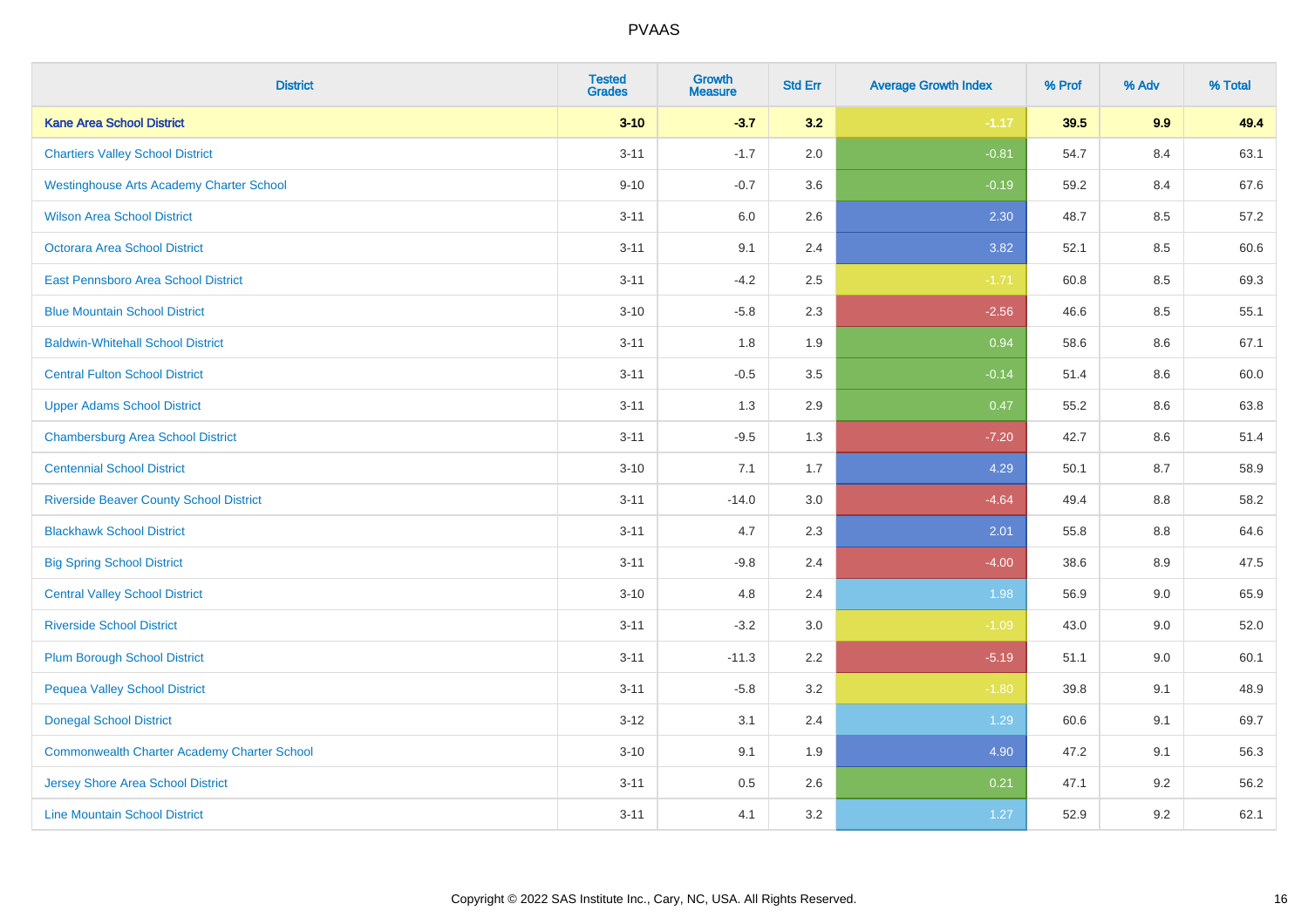| <b>District</b>                           | <b>Tested</b><br><b>Grades</b> | <b>Growth</b><br><b>Measure</b> | <b>Std Err</b> | <b>Average Growth Index</b> | % Prof | % Adv | % Total |
|-------------------------------------------|--------------------------------|---------------------------------|----------------|-----------------------------|--------|-------|---------|
| <b>Kane Area School District</b>          | $3 - 10$                       | $-3.7$                          | 3.2            | $-1.17$                     | 39.5   | 9.9   | 49.4    |
| Northern Lehigh School District           | $3 - 12$                       | $-10.4$                         | 2.7            | $-3.82$                     | 28.0   | 9.3   | 37.3    |
| <b>Hermitage School District</b>          | $3 - 12$                       | 3.8                             | 2.4            | 1.60                        | 57.5   | 9.3   | 66.8    |
| <b>Butler Area School District</b>        | $3 - 11$                       | $-6.5$                          | 1.5            | $-4.26$                     | 42.5   | 9.4   | 51.9    |
| <b>Bald Eagle Area School District</b>    | $3 - 11$                       | $-2.1$                          | 2.7            | $-0.75$                     | 48.4   | 9.4   | 57.7    |
| <b>Portage Area School District</b>       | $3 - 10$                       | $-8.1$                          | 3.6            | $-2.26$                     | 40.6   | 9.4   | 50.0    |
| <b>Port Allegany School District</b>      | $3 - 11$                       | 4.4                             | 3.6            | 1.21                        | 28.1   | 9.4   | 37.5    |
| <b>West Shore School District</b>         | $3 - 12$                       | 5.0                             | 1.4            | 3.59                        | 54.2   | 9.4   | 63.6    |
| <b>MaST Community Charter School</b>      | $3 - 10$                       | $-4.1$                          | 2.7            | $-1.52$                     | 44.0   | 9.5   | 53.4    |
| <b>Neshaminy School District</b>          | $3 - 11$                       | 4.0                             | 1.3            | 3.02                        | 58.7   | 9.5   | 68.2    |
| <b>Slippery Rock Area School District</b> | $3 - 11$                       | $-6.3$                          | 2.5            | $-2.51$                     | 56.2   | 9.5   | 65.7    |
| <b>Ephrata Area School District</b>       | $3 - 11$                       | 5.6                             | 1.8            | 3.12                        | 54.7   | 9.5   | 64.2    |
| <b>Pittston Area School District</b>      | $3 - 11$                       | $-10.1$                         | 5.6            | $-1.80$                     | 38.1   | 9.5   | 47.6    |
| <b>Conewago Valley School District</b>    | $3 - 12$                       | $-0.9$                          | 2.0            | $-0.45$                     | 51.7   | 9.6   | 61.3    |
| <b>Laurel Highlands School District</b>   | $3 - 11$                       | 4.3                             | 2.4            | 1.81                        | 44.9   | 9.6   | 54.5    |
| <b>Shaler Area School District</b>        | $3 - 11$                       | $-0.8$                          | 1.9            | $-0.43$                     | 49.1   | 9.6   | 58.7    |
| <b>Halifax Area School District</b>       | $3 - 11$                       | 4.7                             | 3.9            | 1.22                        | 61.5   | 9.6   | 71.2    |
| <b>Tunkhannock Area School District</b>   | $3 - 11$                       | 2.3                             | 2.2            | 1.01                        | 44.9   | 9.6   | 54.6    |
| Northwestern Lehigh School District       | $3 - 11$                       | 2.2                             | 2.3            | 0.93                        | 53.3   | 9.7   | 63.0    |
| <b>East Allegheny School District</b>     | $3 - 11$                       | $-6.3$                          | 3.3            | $-1.87$                     | 31.9   | 9.7   | 41.7    |
| <b>Central Cambria School District</b>    | $3 - 11$                       | 3.0                             | $2.5\,$        | 1.17                        | 56.2   | 9.7   | 66.0    |
| Lampeter-Strasburg School District        | $3 - 12$                       | $-8.6$                          | 2.0            | $-4.33$                     | 55.1   | 9.8   | 64.8    |
| <b>Ridgway Area School District</b>       | $3 - 11$                       | $-14.5$                         | 4.1            | $-3.56$                     | 49.0   | 9.8   | 58.8    |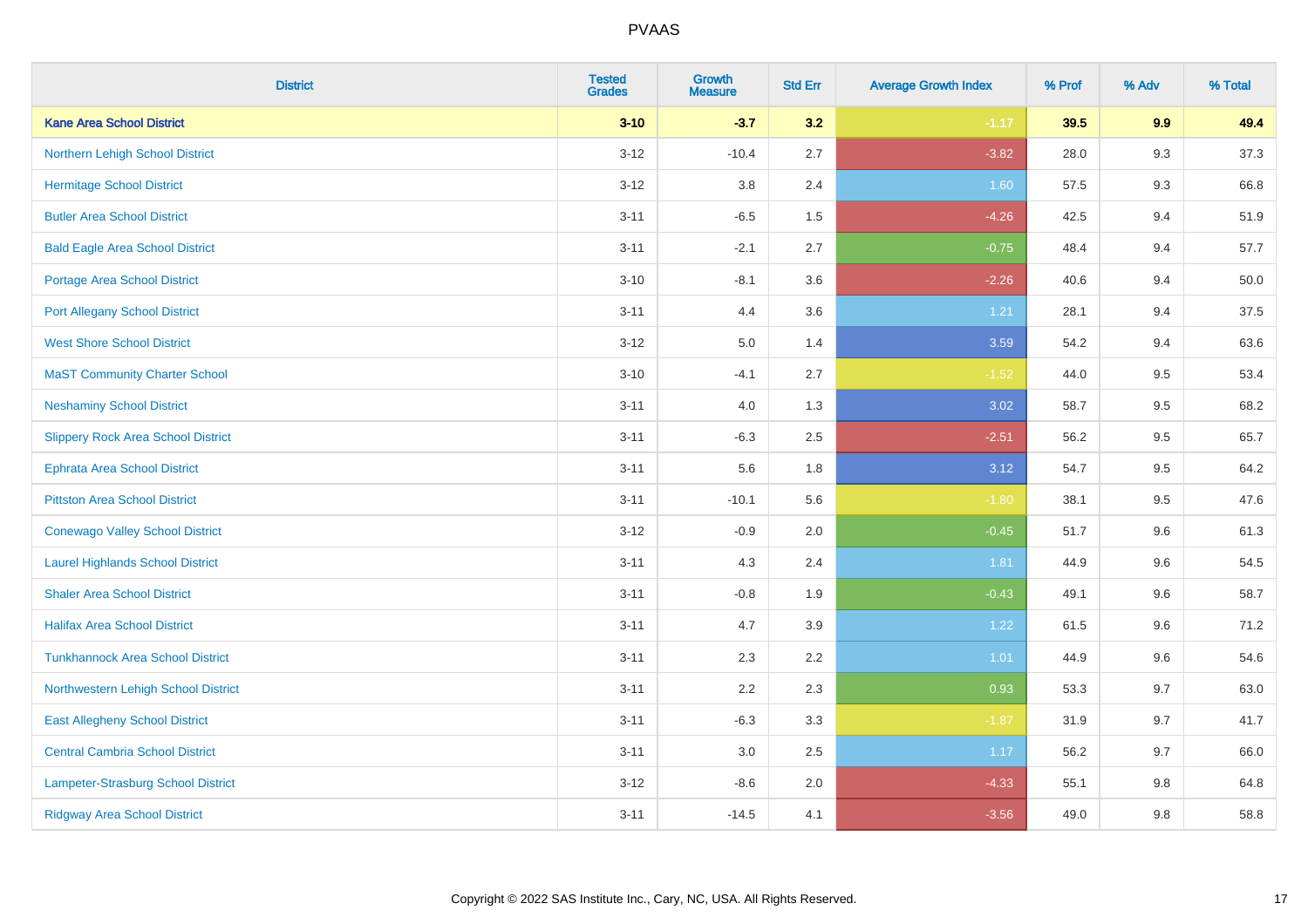| <b>District</b>                             | <b>Tested</b><br><b>Grades</b> | <b>Growth</b><br><b>Measure</b> | <b>Std Err</b> | <b>Average Growth Index</b> | % Prof | % Adv   | % Total |
|---------------------------------------------|--------------------------------|---------------------------------|----------------|-----------------------------|--------|---------|---------|
| <b>Kane Area School District</b>            | $3 - 10$                       | $-3.7$                          | 3.2            | $-1.17$                     | 39.5   | 9.9     | 49.4    |
| California Area School District             | $3 - 10$                       | $-7.3$                          | 3.6            | $-2.02$                     | 42.6   | $9.8\,$ | 52.5    |
| <b>School Lane Charter School</b>           | $3 - 11$                       | 12.4                            | 3.6            | 3.43                        | 59.1   | 9.8     | 68.9    |
| <b>Nazareth Area School District</b>        | $3 - 11$                       | $-4.7$                          | 1.7            | $-2.82$                     | 59.2   | $9.9\,$ | 69.0    |
| <b>Kane Area School District</b>            | $3 - 10$                       | $-3.7$                          | 3.2            | $-1.17$                     | 39.5   | 9.9     | 49.4    |
| <b>Greencastle-Antrim School District</b>   | $3 - 11$                       | $-3.0$                          | 2.2            | $-1.36$                     | 62.4   | 9.9     | 72.3    |
| <b>Hempfield School District</b>            | $3 - 11$                       | 0.1                             | 1.4            | 0.08                        | 58.2   | 9.9     | 68.2    |
| <b>Pottsgrove School District</b>           | $3 - 11$                       | 2.8                             | 2.0            | 1.35                        | 44.0   | 10.0    | 53.9    |
| <b>Apollo-Ridge School District</b>         | $3 - 12$                       | $-4.7$                          | 3.7            | $-1.24$                     | 50.0   | 10.0    | 60.0    |
| <b>Cheltenham School District</b>           | $3 - 11$                       | $-1.4$                          | 2.1            | $-0.67$                     | 46.1   | 10.0    | 56.1    |
| <b>Bedford Area School District</b>         | $3 - 11$                       | 2.5                             | 2.6            | 0.93                        | 48.5   | 10.0    | 58.5    |
| <b>Quakertown Community School District</b> | $3 - 12$                       | $-4.4$                          | 1.6            | $-2.70$                     | 56.5   | 10.0    | 66.6    |
| Selinsgrove Area School District            | $3 - 12$                       | 8.3                             | 2.3            | 3.54                        | 56.8   | 10.0    | 66.8    |
| <b>Albert Gallatin Area School District</b> | $3 - 11$                       | $-0.8$                          | 2.4            | $-0.32$                     | 54.5   | 10.0    | 64.6    |
| <b>Susquenita School District</b>           | $3 - 11$                       | $-0.1$                          | 2.8            | $-0.01$                     | 47.7   | 10.1    | 57.8    |
| <b>Bellwood-Antis School District</b>       | $3 - 10$                       | $-1.2$                          | 3.2            | $-0.39$                     | 55.1   | 10.1    | 65.2    |
| <b>Shippensburg Area School District</b>    | $3 - 11$                       | 9.3                             | 1.9            | 4.84                        | 53.1   | 10.2    | 63.3    |
| <b>Cranberry Area School District</b>       | $3 - 12$                       | 9.2                             | 3.0            | 3.04                        | 47.5   | 10.2    | 57.6    |
| <b>Schuylkill Valley School District</b>    | $3 - 11$                       | 1.4                             | 2.5            | 0.56                        | 55.1   | 10.2    | 65.3    |
| Huntingdon Area School District             | $3 - 11$                       | $-2.0$                          | 2.7            | $-0.72$                     | 36.8   | 10.3    | 47.0    |
| <b>Newport School District</b>              | $3 - 12$                       | 1.4                             | 3.5            | 0.41                        | 51.5   | 10.3    | 61.8    |
| <b>West Mifflin Area School District</b>    | $3 - 12$                       | $-12.3$                         | 2.9            | $-4.22$                     | 39.7   | 10.3    | 50.0    |
| <b>Forbes Road School District</b>          | $3 - 11$                       | 2.8                             | 5.1            | 0.56                        | 41.4   | 10.3    | 51.7    |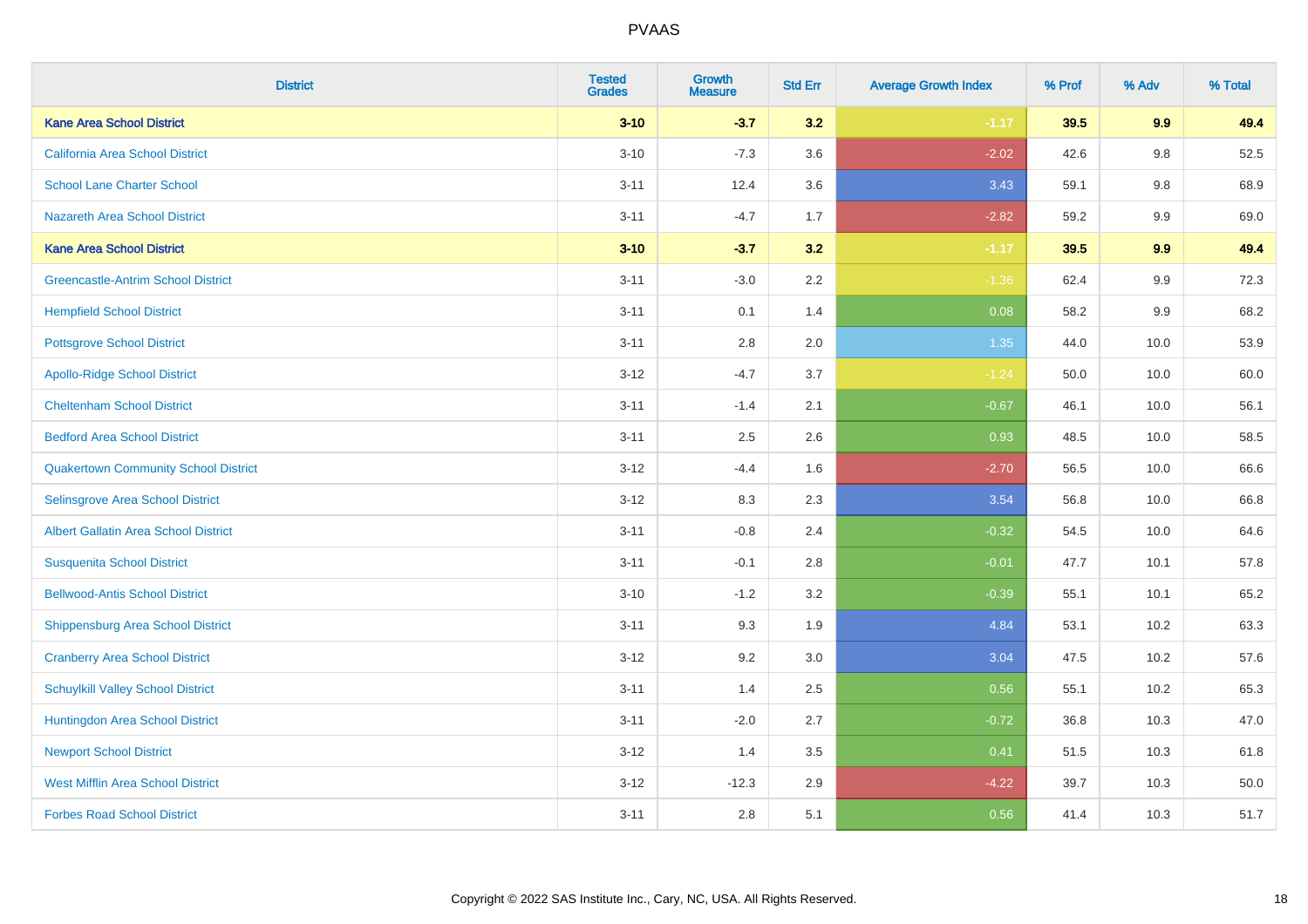| <b>District</b>                                 | <b>Tested</b><br><b>Grades</b> | <b>Growth</b><br><b>Measure</b> | <b>Std Err</b> | <b>Average Growth Index</b> | % Prof | % Adv | % Total |
|-------------------------------------------------|--------------------------------|---------------------------------|----------------|-----------------------------|--------|-------|---------|
| <b>Kane Area School District</b>                | $3 - 10$                       | $-3.7$                          | 3.2            | $-1.17$                     | 39.5   | 9.9   | 49.4    |
| <b>Ligonier Valley School District</b>          | $3 - 11$                       | 4.2                             | 3.1            | 1.34                        | 59.1   | 10.3  | 69.5    |
| <b>Littlestown Area School District</b>         | $3 - 11$                       | 11.4                            | 2.5            | 4.62                        | 55.2   | 10.4  | 65.6    |
| <b>Kiski Area School District</b>               | $3 - 11$                       | $-3.7$                          | 2.0            | $-1.86$                     | 57.4   | 10.4  | 67.8    |
| <b>Crawford Central School District</b>         | $3 - 11$                       | $-4.7$                          | 2.2            | $-2.15$                     | 40.6   | 10.5  | 51.1    |
| <b>Southern Fulton School District</b>          | $3 - 11$                       | $-23.7$                         | 4.4            | $-5.37$                     | 34.2   | 10.5  | 44.7    |
| <b>Carlynton School District</b>                | $3 - 11$                       | 7.3                             | 3.3            | 2.22                        | 41.0   | 10.5  | 51.6    |
| <b>Phoenixville Area School District</b>        | $3 - 11$                       | $-1.7$                          | 2.1            | $-0.83$                     | 59.9   | 10.6  | 70.5    |
| <b>Bellefonte Area School District</b>          | $3 - 11$                       | $-0.4$                          | $2.2^{\circ}$  | $-0.17$                     | 47.6   | 10.6  | 58.2    |
| Ambridge Area School District                   | $3-12$                         | 9.1                             | 2.6            | 3.46                        | 50.4   | 10.7  | 61.1    |
| <b>Kennett Consolidated School District</b>     | $3 - 11$                       | 4.8                             | 1.8            | 2.61                        | 52.5   | 10.7  | 63.2    |
| <b>Wyoming Area School District</b>             | $3 - 10$                       | $-1.3$                          | 2.6            | $-0.50$                     | 53.8   | 10.8  | 64.6    |
| Northampton Area School District                | $3 - 11$                       | 4.0                             | 1.6            | 2.51                        | 52.3   | 10.8  | 63.1    |
| <b>Mohawk Area School District</b>              | $3 - 11$                       | $-7.5$                          | 3.1            | $-2.45$                     | 49.4   | 11.0  | 60.4    |
| <b>Belle Vernon Area School District</b>        | $3 - 11$                       | 6.5                             | 2.6            | 2.44                        | 55.6   | 11.1  | 66.7    |
| Pennsylvania Virtual Charter School             | $3 - 11$                       | 11.8                            | 3.5            | 3.37                        | 56.5   | 11.1  | 67.6    |
| <b>Elizabethtown Area School District</b>       | $3-12$                         | $-0.9$                          | 1.9            | $-0.47$                     | 50.0   | 11.2  | 61.2    |
| Pennsylvania Leadership Charter School          | $3 - 11$                       | 4.6                             | 2.2            | 2.13                        | 55.4   | 11.2  | 66.7    |
| <b>Boyertown Area School District</b>           | $3 - 11$                       | $-4.7$                          | 1.5            | $-3.17$                     | 55.2   | 11.3  | 66.5    |
| <b>Eastern Lancaster County School District</b> | $3 - 12$                       | 4.5                             | 2.2            | 2.09                        | 46.3   | 11.4  | 57.6    |
| <b>Seneca Valley School District</b>            | $3 - 11$                       | $-1.4$                          | 1.4            | $-0.99$                     | 57.2   | 11.4  | 68.6    |
| <b>Eastern Lebanon County School District</b>   | $3 - 11$                       | 8.6                             | 2.2            | 3.84                        | 48.8   | 11.4  | 60.3    |
| <b>Central York School District</b>             | $3 - 12$                       | 12.3                            | 1.7            | 7.20                        | 55.5   | 11.5  | 67.0    |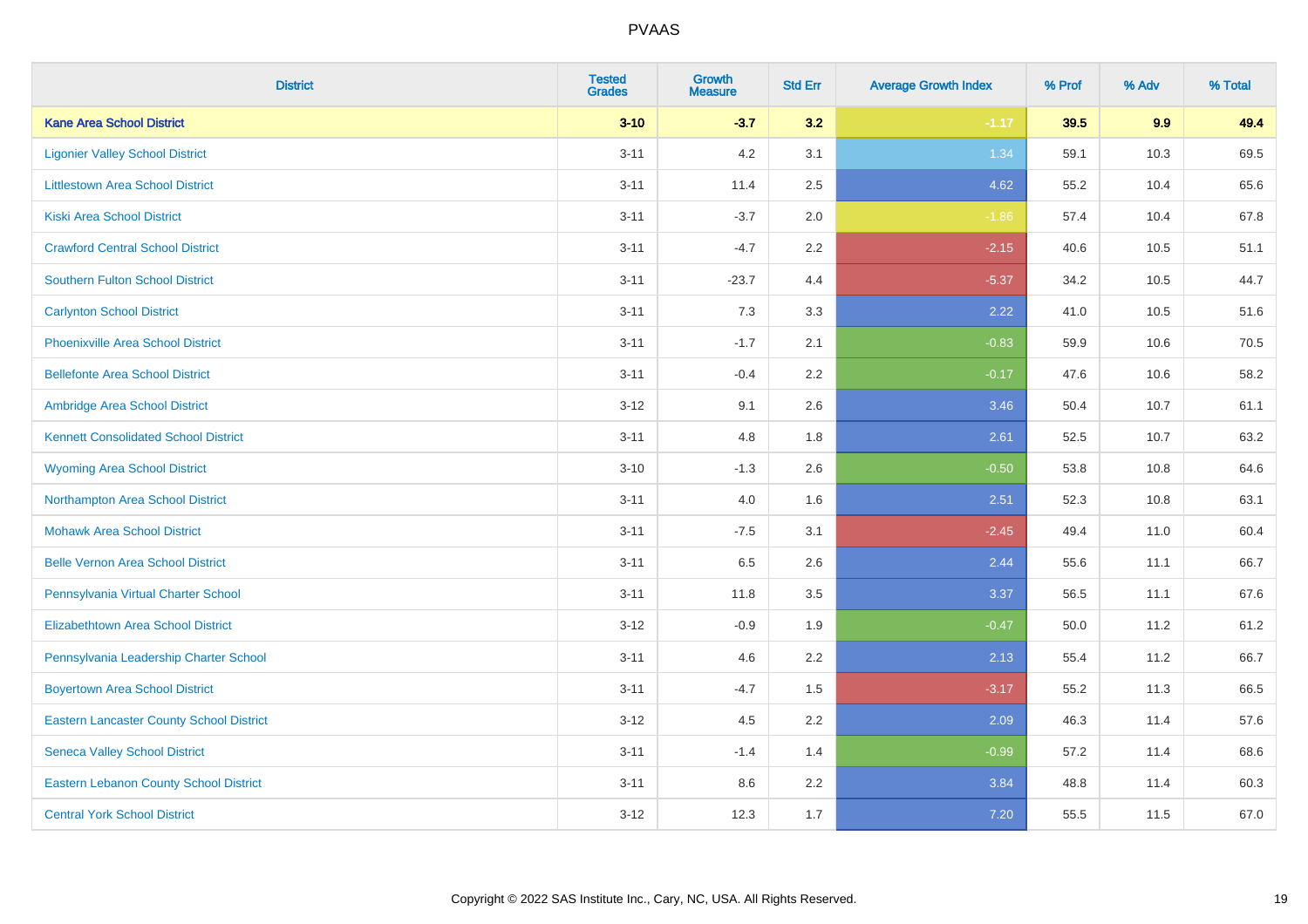| <b>District</b>                               | <b>Tested</b><br><b>Grades</b> | <b>Growth</b><br><b>Measure</b> | <b>Std Err</b> | <b>Average Growth Index</b> | % Prof | % Adv | % Total |
|-----------------------------------------------|--------------------------------|---------------------------------|----------------|-----------------------------|--------|-------|---------|
| <b>Kane Area School District</b>              | $3 - 10$                       | $-3.7$                          | 3.2            | $-1.17$                     | 39.5   | 9.9   | 49.4    |
| <b>Northern York County School District</b>   | $3 - 11$                       | 15.6                            | 2.0            | 7.98                        | 57.4   | 11.5  | 68.8    |
| Daniel Boone Area School District             | $3 - 12$                       | 5.7                             | 2.0            | 2.88                        | 51.0   | 11.5  | 62.6    |
| <b>East Penn School District</b>              | $3 - 11$                       | 4.1                             | 1.3            | 3.27                        | 55.8   | 11.5  | 67.3    |
| <b>Manheim Central School District</b>        | $3 - 11$                       | 2.1                             | 2.1            | 1.01                        | 53.2   | 11.6  | 64.8    |
| <b>Fleetwood Area School District</b>         | $3 - 10$                       | 12.2                            | 2.2            | 5.68                        | 53.5   | 11.6  | 65.2    |
| <b>Abington School District</b>               | $3 - 10$                       | $-11.5$                         | 1.9            | $-6.00$                     | 56.2   | 11.6  | 67.8    |
| <b>Wyalusing Area School District</b>         | $3 - 12$                       | $8.8\,$                         | 3.3            | 2.68                        | 54.6   | 11.7  | 66.2    |
| <b>Trinity Area School District</b>           | $3 - 11$                       | $-5.4$                          | 2.0            | $-2.71$                     | 48.3   | 11.8  | 60.1    |
| <b>Bloomsburg Area School District</b>        | $3 - 10$                       | 0.7                             | 3.0            | 0.23                        | 55.9   | 11.8  | 67.6    |
| Southern Lehigh School District               | $3 - 11$                       | $-0.4$                          | 2.3            | $-0.17$                     | 66.1   | 11.9  | 78.0    |
| <b>Wellsboro Area School District</b>         | $3 - 11$                       | $-12.4$                         | 3.0            | $-4.11$                     | 49.2   | 11.9  | 61.1    |
| <b>Owen J Roberts School District</b>         | $3 - 11$                       | $-12.3$                         | 1.6            | $-7.61$                     | 57.0   | 11.9  | 69.0    |
| <b>Bethlehem Area School District</b>         | $3 - 11$                       | 9.3                             | 1.1            | 8.15                        | 44.7   | 12.0  | 56.7    |
| <b>Keystone Oaks School District</b>          | $3 - 11$                       | 5.5                             | 2.6            | 2.07                        | 53.2   | 12.1  | 65.4    |
| <b>Allegheny Valley School District</b>       | $3 - 11$                       | 8.5                             | 3.9            | 2.17                        | 53.1   | 12.2  | 65.3    |
| <b>Hollidaysburg Area School District</b>     | $3 - 11$                       | 6.0                             | 2.1            | 2.88                        | 57.1   | 12.3  | 69.4    |
| <b>Montgomery Area School District</b>        | $3 - 11$                       | 10.7                            | 3.6            | 2.96                        | 48.7   | 12.4  | 61.1    |
| <b>Greater Nanticoke Area School District</b> | $3 - 12$                       | 11.2                            | 2.8            | 4.01                        | 38.0   | 12.4  | 50.4    |
| <b>Derry Area School District</b>             | $3 - 11$                       | 13.2                            | 2.8            | 4.69                        | 60.0   | 12.5  | 72.5    |
| <b>Eastern York School District</b>           | $3 - 11$                       | 9.6                             | 2.6            | 3.71                        | 56.3   | 12.6  | 68.9    |
| <b>Lower Dauphin School District</b>          | $3 - 11$                       | 0.6                             | 1.9            | 0.33                        | 49.2   | 12.6  | 61.8    |
| <b>Penn Manor School District</b>             | $3 - 11$                       | $-0.4$                          | 1.6            | $-0.25$                     | 51.9   | 12.6  | 64.5    |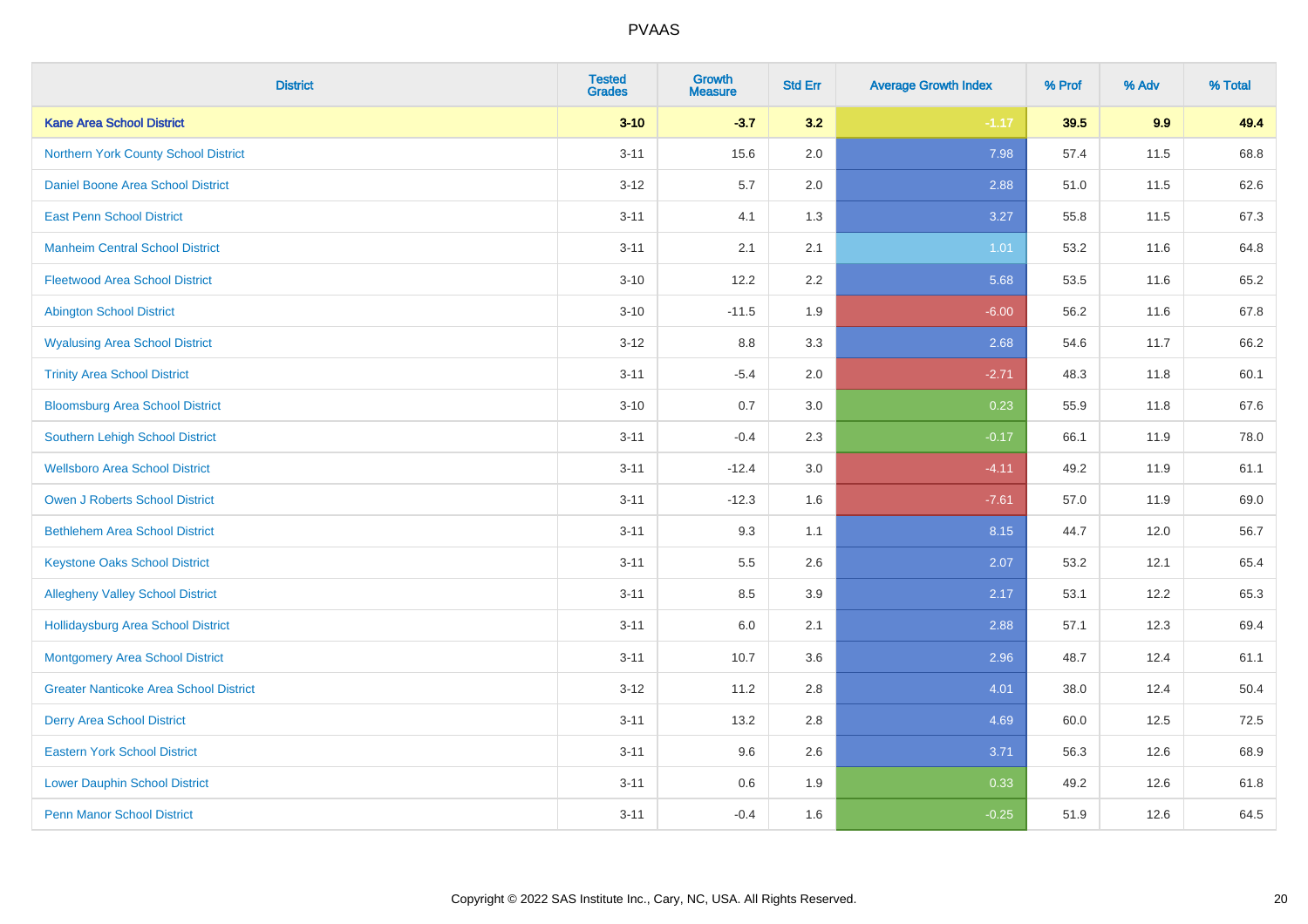| <b>District</b>                               | <b>Tested</b><br><b>Grades</b> | Growth<br><b>Measure</b> | <b>Std Err</b> | <b>Average Growth Index</b> | % Prof | % Adv | % Total |
|-----------------------------------------------|--------------------------------|--------------------------|----------------|-----------------------------|--------|-------|---------|
| <b>Kane Area School District</b>              | $3 - 10$                       | $-3.7$                   | 3.2            | $-1.17$                     | 39.5   | 9.9   | 49.4    |
| Pen Argyl Area School District                | $3 - 12$                       | 9.2                      | 2.7            | 3.46                        | 50.0   | 12.6  | 62.6    |
| <b>Spring Cove School District</b>            | $3 - 11$                       | 3.4                      | 2.5            | 1.33                        | 47.8   | 12.7  | 60.4    |
| <b>Marple Newtown School District</b>         | $3 - 11$                       | 2.0                      | 2.4            | 0.81                        | 57.6   | 12.8  | 70.4    |
| <b>Williamsport Area School District</b>      | $3 - 11$                       | 1.9                      | 1.8            | 1.04                        | 44.1   | 12.8  | 56.9    |
| <b>Oley Valley School District</b>            | $3 - 11$                       | $-0.4$                   | 2.8            | $-0.15$                     | 43.1   | 12.9  | 56.0    |
| <b>Wayne Highlands School District</b>        | $3 - 11$                       | 7.8                      | 2.4            | 3.23                        | 52.3   | 13.1  | 65.4    |
| <b>Upper Perkiomen School District</b>        | $3 - 11$                       | 22.1                     | 2.1            | 10.74                       | 57.7   | 13.2  | 70.9    |
| <b>Unionville-Chadds Ford School District</b> | $3 - 11$                       | 17.1                     | 3.1            | 5.51                        | 68.1   | 13.2  | 81.3    |
| <b>Quaker Valley School District</b>          | $3 - 11$                       | $-2.8$                   | 2.6            | $-1.08$                     | 55.2   | 13.2  | 68.4    |
| <b>Westmont Hilltop School District</b>       | $3 - 11$                       | $-4.0$                   | 2.8            | $-1.40$                     | 36.3   | 13.3  | 49.6    |
| <b>Kutztown Area School District</b>          | $3 - 12$                       | $-0.2$                   | 3.2            | $-0.05$                     | 55.4   | 13.3  | 68.7    |
| <b>Harmony Area School District</b>           | $3 - 10$                       | 4.5                      | 6.3            | 0.72                        | 33.3   | 13.3  | 46.7    |
| <b>Jamestown Area School District</b>         | $3 - 11$                       | 13.5                     | 4.2            | 3.19                        | 64.4   | 13.3  | 77.8    |
| <b>Dubois Area School District</b>            | $3 - 11$                       | $-6.2$                   | 2.0            | $-3.07$                     | 50.9   | 13.4  | 64.3    |
| <b>Sharpsville Area School District</b>       | $3 - 11$                       | $-1.4$                   | 3.5            | $-0.40$                     | 55.2   | 13.4  | 68.7    |
| <b>Perkiomen Valley School District</b>       | $3 - 11$                       | $-3.5$                   | 1.6            | $-2.18$                     | 53.8   | 13.4  | 67.2    |
| <b>Midd-West School District</b>              | $3 - 11$                       | 10.3                     | 2.7            | 3.80                        | 58.0   | 13.4  | 71.4    |
| <b>Conestoga Valley School District</b>       | $3 - 11$                       | 8.7                      | 1.8            | 4.69                        | 60.3   | 13.5  | 73.8    |
| <b>Forest Hills School District</b>           | $3 - 11$                       | $-7.3$                   | 2.7            | $-2.74$                     | 41.1   | 13.7  | 54.8    |
| <b>South Park School District</b>             | $3 - 11$                       | $-11.3$                  | 2.7            | $-4.23$                     | 53.5   | 13.7  | 67.3    |
| Mechanicsburg Area School District            | $3 - 11$                       | 5.9                      | 1.8            | 3.29                        | 57.2   | 13.7  | 70.9    |
| <b>Gateway School District</b>                | $3 - 11$                       | 0.8                      | 2.2            | 0.38                        | 52.1   | 13.8  | 65.9    |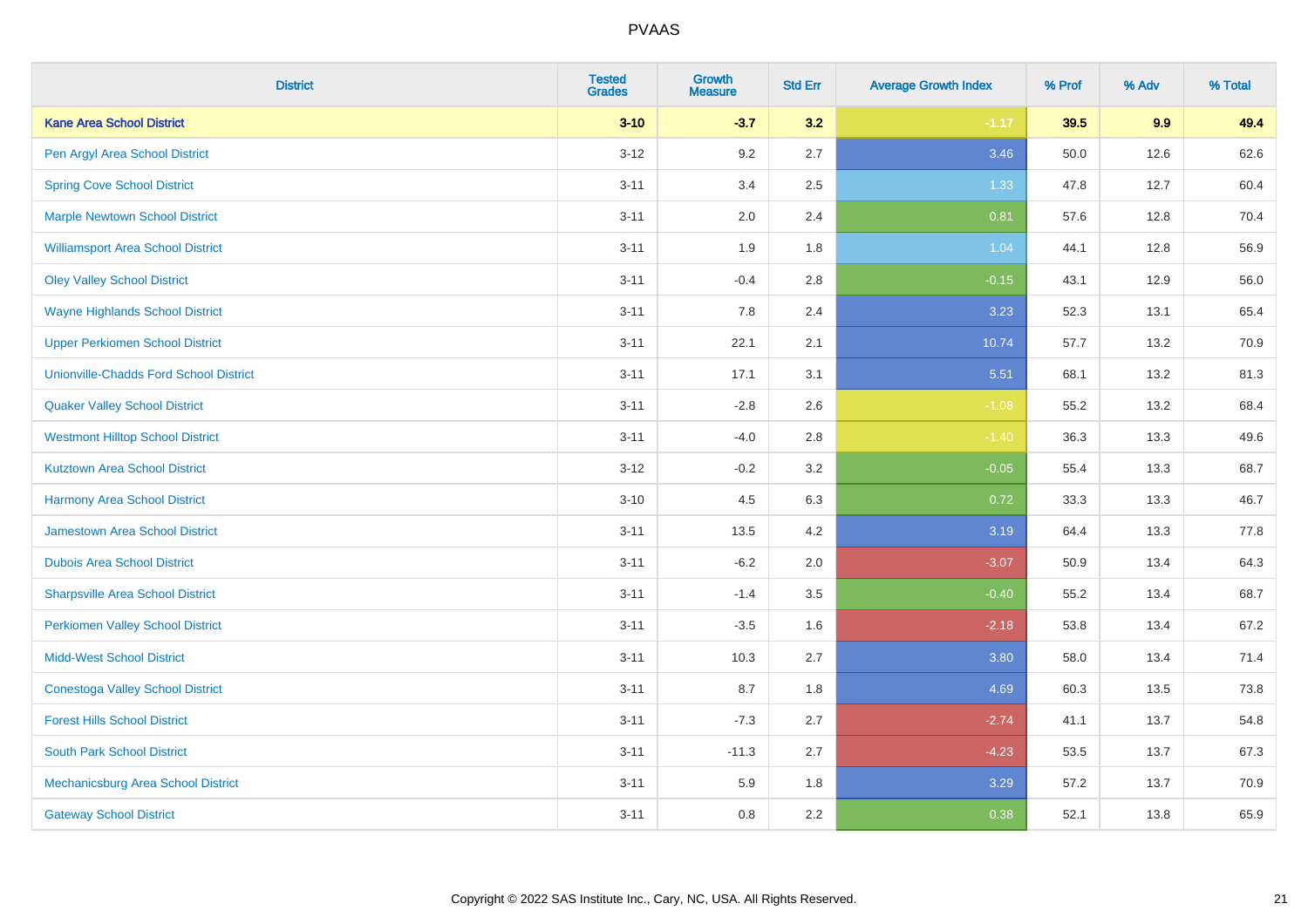| <b>District</b>                                    | <b>Tested</b><br><b>Grades</b> | <b>Growth</b><br><b>Measure</b> | <b>Std Err</b> | <b>Average Growth Index</b> | % Prof | % Adv | % Total |
|----------------------------------------------------|--------------------------------|---------------------------------|----------------|-----------------------------|--------|-------|---------|
| <b>Kane Area School District</b>                   | $3 - 10$                       | $-3.7$                          | 3.2            | $-1.17$                     | 39.5   | 9.9   | 49.4    |
| <b>Burrell School District</b>                     | $3 - 11$                       | 4.5                             | 3.1            | 1.48                        | 58.5   | 13.8  | 72.3    |
| Shenango Area School District                      | $3 - 11$                       | $-2.6$                          | 3.3            | $-0.79$                     | 50.6   | 13.9  | 64.6    |
| <b>Berlin Brothersvalley School District</b>       | $3 - 11$                       | 4.0                             | 4.2            | 0.96                        | 48.8   | 14.0  | 62.8    |
| <b>Gettysburg Area School District</b>             | $3 - 11$                       | $-4.0$                          | 2.1            | $-1.89$                     | 45.3   | 14.0  | 59.3    |
| <b>Greater Latrobe School District</b>             | $3 - 11$                       | 0.6                             | 1.9            | 0.31                        | 55.5   | 14.1  | 69.5    |
| <b>Cocalico School District</b>                    | $3 - 11$                       | 10.6                            | 2.0            | 5.18                        | 50.8   | 14.1  | 64.8    |
| <b>Ellwood City Area School District</b>           | $3 - 11$                       | $-4.2$                          | 3.2            | $-1.29$                     | 54.1   | 14.1  | 68.2    |
| <b>North Hills School District</b>                 | $3 - 11$                       | $-1.8$                          | 1.8            | $-0.96$                     | 59.1   | 14.1  | 73.2    |
| <b>Millcreek Township School District</b>          | $3 - 11$                       | 3.1                             | 1.5            | 2.06                        | 55.6   | 14.2  | 69.7    |
| <b>North East School District</b>                  | $3 - 11$                       | $-9.3$                          | 3.1            | $-3.02$                     | 62.6   | 14.4  | 77.0    |
| <b>Hanover Public School District</b>              | $3 - 11$                       | 5.2                             | 2.8            | 1.83                        | 52.2   | 14.4  | 66.7    |
| <b>Avella Area School District</b>                 | $3 - 12$                       | $-0.3$                          | 4.7            | $-0.05$                     | 49.3   | 14.5  | 63.8    |
| <b>Clarion Area School District</b>                | $3 - 11$                       | 10.3                            | 4.1            | 2.51                        | 45.4   | 14.6  | 60.0    |
| <b>Wilson School District</b>                      | $3 - 12$                       | $8.8\,$                         | 1.5            | 5.96                        | 52.6   | 14.6  | 67.2    |
| <b>Valley View School District</b>                 | $3 - 11$                       | 18.1                            | 2.4            | 7.42                        | 53.7   | 14.7  | 68.4    |
| <b>Lincoln Park Performing Arts Charter School</b> | $7 - 11$                       | 3.6                             | 2.5            | 1.42                        | 59.6   | 14.7  | 74.3    |
| <b>Central Columbia School District</b>            | $3 - 12$                       | $-4.8$                          | 2.6            | $-1.86$                     | 53.7   | 14.8  | 68.5    |
| <b>Somerset Area School District</b>               | $3 - 11$                       | $-4.4$                          | 2.3            | $-1.93$                     | 44.4   | 14.9  | 59.3    |
| <b>Spring Grove Area School District</b>           | $3 - 11$                       | 5.6                             | 2.1            | 2.68                        | 55.1   | 15.0  | 70.1    |
| <b>North Clarion County School District</b>        | $3 - 12$                       | 3.7                             | 4.3            | 0.85                        | 67.5   | 15.0  | 82.5    |
| <b>Montour School District</b>                     | $3 - 11$                       | $-1.8$                          | 2.1            | $-0.88$                     | 61.4   | 15.1  | 76.5    |
| <b>Harbor Creek School District</b>                | $3 - 11$                       | $-7.1$                          | 2.7            | $-2.67$                     | 48.8   | 15.2  | 64.0    |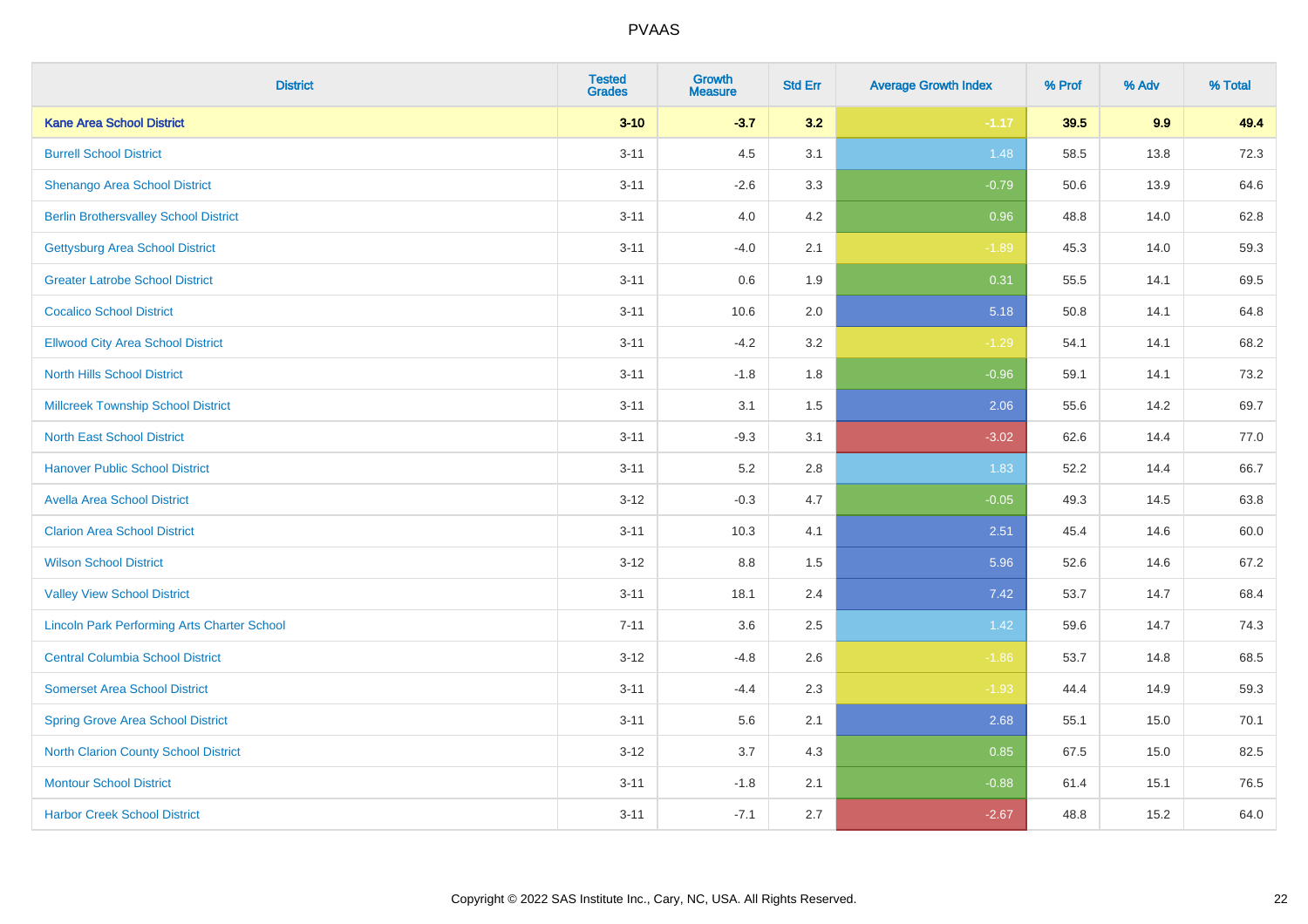| <b>District</b>                            | <b>Tested</b><br><b>Grades</b> | Growth<br><b>Measure</b> | <b>Std Err</b> | <b>Average Growth Index</b> | % Prof | % Adv | % Total |
|--------------------------------------------|--------------------------------|--------------------------|----------------|-----------------------------|--------|-------|---------|
| <b>Kane Area School District</b>           | $3 - 10$                       | $-3.7$                   | 3.2            | $-1.17$                     | 39.5   | 9.9   | 49.4    |
| <b>Souderton Area School District</b>      | $3 - 11$                       | 12.4                     | 1.5            | 8.28                        | 61.7   | 15.2  | 76.9    |
| <b>Franklin Regional School District</b>   | $3 - 11$                       | 2.0                      | 1.9            | 1.02                        | 66.7   | 15.5  | 82.1    |
| <b>Manheim Township School District</b>    | $3 - 12$                       | $-0.9$                   | 1.6            | $-0.58$                     | 53.2   | 15.5  | 68.7    |
| <b>Brookville Area School District</b>     | $3 - 11$                       | 6.9                      | 3.0            | 2.30                        | 55.2   | 15.6  | 70.8    |
| Palmyra Area School District               | $3 - 11$                       | 5.6                      | 1.9            | 2.96                        | 56.4   | 15.6  | 72.0    |
| <b>Girard School District</b>              | $3 - 11$                       | $-0.6$                   | 2.7            | $-0.22$                     | 53.9   | 15.6  | 69.6    |
| <b>West Allegheny School District</b>      | $3 - 12$                       | $4.0\,$                  | 2.1            | 1.96                        | 63.1   | 15.7  | 78.8    |
| <b>Riverview School District</b>           | $3 - 11$                       | $-4.6$                   | 3.8            | $-1.20$                     | 57.9   | 15.8  | 73.7    |
| <b>Canon-Mcmillan School District</b>      | $3 - 11$                       | $-0.8$                   | 1.6            | $-0.50$                     | 58.7   | 15.9  | 74.6    |
| <b>Delaware Valley School District</b>     | $3 - 11$                       | 12.6                     | 1.8            | 6.93                        | 55.2   | 16.2  | 71.4    |
| <b>Abington Heights School District</b>    | $3 - 11$                       | 13.5                     | 2.2            | 6.27                        | 58.3   | 16.2  | 74.5    |
| <b>Deer Lakes School District</b>          | $3 - 11$                       | 17.0                     | 2.7            | 6.32                        | 61.5   | 16.4  | 77.9    |
| <b>Methacton School District</b>           | $3 - 11$                       | 2.5                      | 1.7            | 1.43                        | 62.5   | 16.4  | 79.0    |
| <b>North Pocono School District</b>        | $3 - 11$                       | $-2.3$                   | 3.4            | $-0.68$                     | 52.0   | 16.4  | 68.5    |
| <b>Grove City Area School District</b>     | $3 - 12$                       | 5.1                      | 2.4            | 2.09                        | 36.4   | 16.5  | 52.8    |
| <b>Spring-Ford Area School District</b>    | $3 - 11$                       | 6.0                      | 1.3            | 4.46                        | 60.8   | 16.5  | 77.4    |
| <b>South Butler County School District</b> | $3 - 10$                       | 3.9                      | 2.5            | 1.54                        | 53.1   | 16.6  | 69.7    |
| Northeastern York School District          | $3 - 11$                       | 5.9                      | 2.0            | 3.03                        | 51.1   | 16.6  | 67.6    |
| <b>Council Rock School District</b>        | $3 - 11$                       | 8.9                      | 1.2            | 7.65                        | 62.8   | 16.6  | 79.4    |
| <b>Oswayo Valley School District</b>       | $3 - 12$                       | 8.5                      | 5.0            | 1.68                        | 50.0   | 16.7  | 66.7    |
| <b>Northgate School District</b>           | $3 - 11$                       | 6.3                      | 3.6            | 1.73                        | 53.3   | 16.7  | 70.0    |
| <b>Avon Grove Charter School</b>           | $3 - 11$                       | 9.0                      | 2.9            | 3.13                        | 58.8   | 16.7  | 75.5    |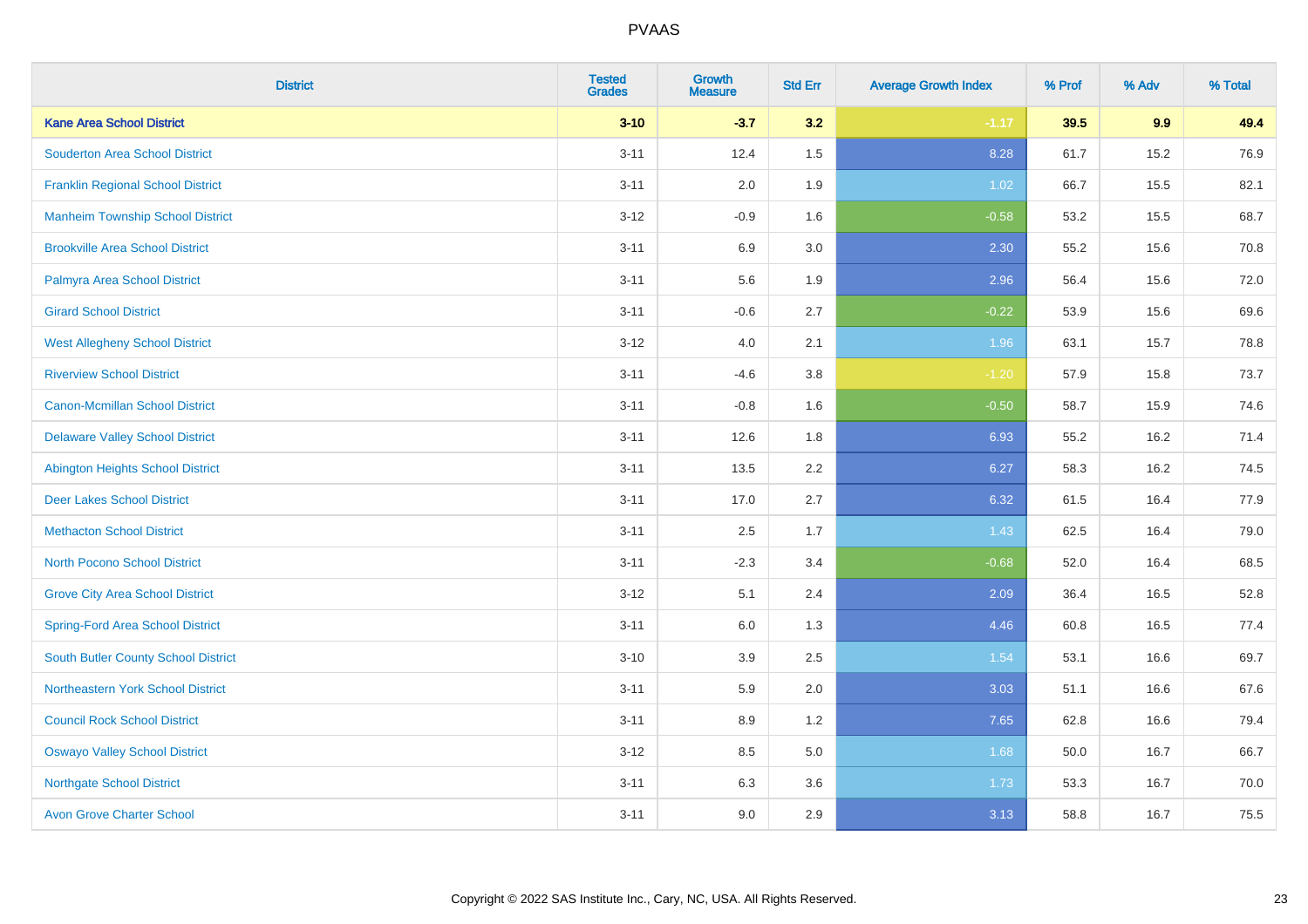| <b>District</b>                                | <b>Tested</b><br><b>Grades</b> | <b>Growth</b><br><b>Measure</b> | <b>Std Err</b> | <b>Average Growth Index</b> | % Prof | % Adv | % Total |
|------------------------------------------------|--------------------------------|---------------------------------|----------------|-----------------------------|--------|-------|---------|
| <b>Kane Area School District</b>               | $3 - 10$                       | $-3.7$                          | 3.2            | $-1.17$                     | 39.5   | 9.9   | 49.4    |
| <b>Tyrone Area School District</b>             | $3 - 12$                       | 19.7                            | 2.5            | 7.87                        | 60.4   | 16.7  | 77.1    |
| <b>Beaver Area School District</b>             | $3 - 10$                       | 4.7                             | 2.4            | 1.94                        | 57.4   | 16.8  | 74.2    |
| <b>Central Bucks School District</b>           | $3 - 11$                       | 1.6                             | $0.9\,$        | 1.66                        | 63.0   | 16.8  | 79.8    |
| <b>Warwick School District</b>                 | $3 - 11$                       | 5.2                             | 1.9            | 2.76                        | 46.4   | 17.0  | 63.3    |
| <b>North Penn School District</b>              | $3 - 11$                       | 9.1                             | 1.1            | 8.36                        | 55.8   | 17.0  | 72.8    |
| <b>Crestwood School District</b>               | $3 - 11$                       | $-0.4$                          | 2.4            | $-0.17$                     | 57.4   | 17.0  | 74.4    |
| <b>Lower Moreland Township School District</b> | $3 - 11$                       | 2.0                             | 2.2            | 0.95                        | 62.8   | 17.0  | 79.8    |
| <b>Homer-Center School District</b>            | $3 - 11$                       | 9.7                             | 3.6            | 2.70                        | 45.1   | 17.2  | 62.3    |
| <b>Western Wayne School District</b>           | $3 - 11$                       | 5.6                             | 2.9            | 1.93                        | 41.3   | 17.4  | 58.7    |
| <b>Camp Hill School District</b>               | $3 - 12$                       | 2.3                             | 3.0            | 0.78                        | 53.6   | 17.5  | 71.1    |
| <b>Wyomissing Area School District</b>         | $3 - 12$                       | 0.8                             | 2.6            | 0.33                        | 55.7   | 17.6  | 73.3    |
| <b>Fairview School District</b>                | $3 - 11$                       | 3.4                             | 2.6            | 1.32                        | 57.2   | 17.6  | 74.8    |
| <b>Conemaugh Township Area School District</b> | $3 - 12$                       | $-3.7$                          | 3.4            | $-1.09$                     | 53.8   | 17.6  | 71.4    |
| <b>Shanksville-Stonycreek School District</b>  | $3 - 10$                       | 7.0                             | 5.9            | 1.20                        | 64.7   | 17.6  | 82.4    |
| <b>Freeport Area School District</b>           | $3 - 10$                       | 9.7                             | 2.5            | 3.91                        | 57.5   | 17.8  | 75.3    |
| <b>Dallastown Area School District</b>         | $3 - 11$                       | 13.5                            | 1.5            | 8.84                        | 56.0   | 17.9  | 73.8    |
| Southern York County School District           | $3 - 11$                       | 14.2                            | 2.1            | 6.91                        | 55.1   | 18.1  | 73.1    |
| <b>Mars Area School District</b>               | $3 - 10$                       | 5.7                             | 2.1            | 2.75                        | 57.9   | 18.2  | 76.1    |
| Lehigh Valley Charter High School For The Arts | $9 - 10$                       | 7.3                             | 2.6            | 2.82                        | 62.3   | 18.2  | 80.5    |
| <b>Danville Area School District</b>           | $3 - 11$                       | 0.4                             | 2.6            | 0.15                        | 57.4   | 18.4  | 75.7    |
| <b>Indiana Area School District</b>            | $3 - 11$                       | $-5.3$                          | 2.3            | $-2.28$                     | 47.6   | 18.4  | 66.1    |
| <b>Moon Area School District</b>               | $3 - 11$                       | 8.2                             | 1.9            | 4.25                        | 58.7   | 18.5  | 77.2    |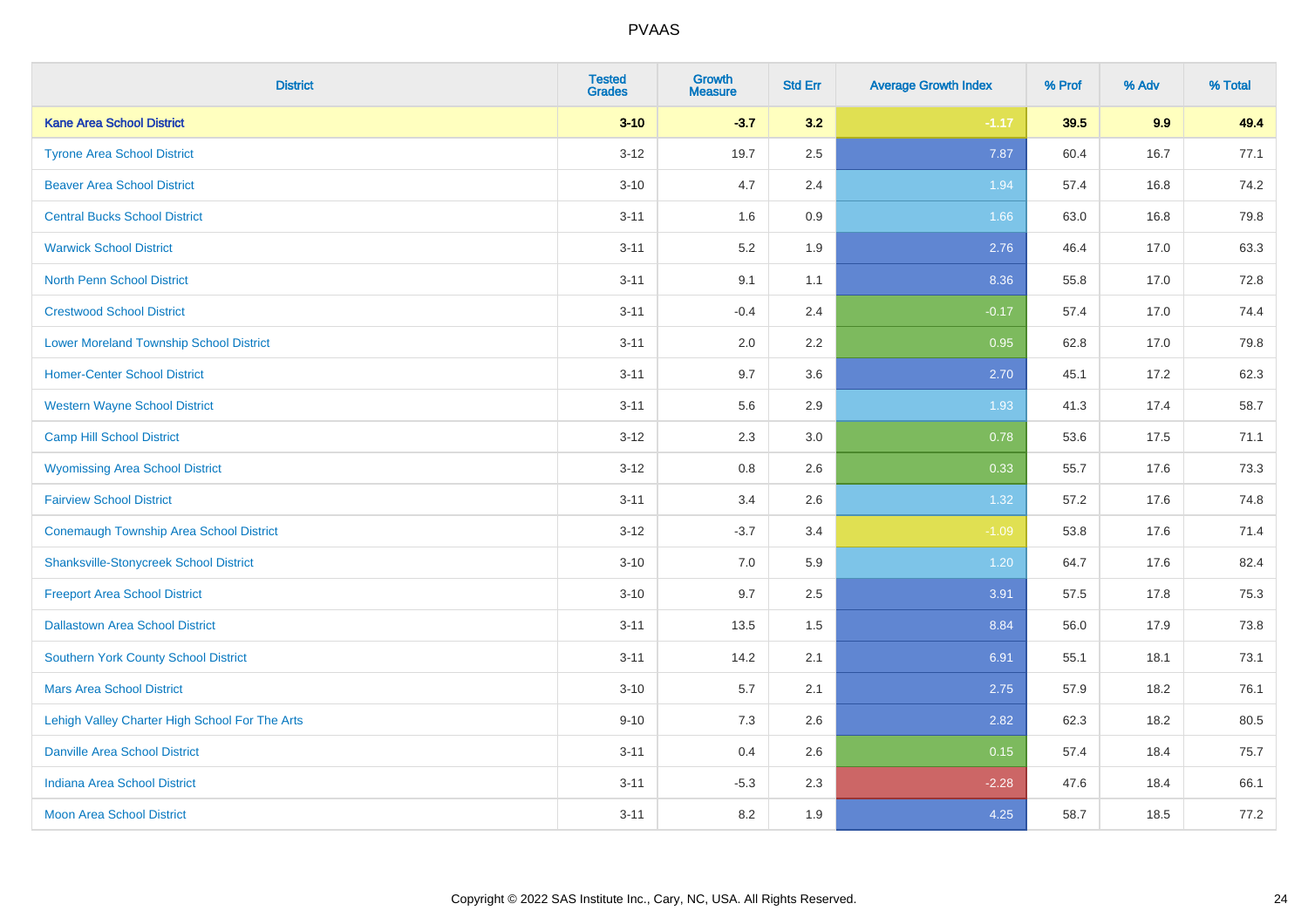| <b>District</b>                                 | <b>Tested</b><br><b>Grades</b> | <b>Growth</b><br><b>Measure</b> | <b>Std Err</b> | <b>Average Growth Index</b> | % Prof | % Adv | % Total |
|-------------------------------------------------|--------------------------------|---------------------------------|----------------|-----------------------------|--------|-------|---------|
| <b>Kane Area School District</b>                | $3 - 10$                       | $-3.7$                          | 3.2            | $-1.17$                     | 39.5   | 9.9   | 49.4    |
| <b>Lewisburg Area School District</b>           | $3 - 11$                       | $-2.7$                          | 2.6            | $-1.03$                     | 57.0   | 18.5  | 75.6    |
| <b>Avon Grove School District</b>               | $3 - 10$                       | 10.0                            | 1.6            | 6.26                        | 56.3   | 18.6  | 74.9    |
| <b>Bethel Park School District</b>              | $3 - 11$                       | 5.6                             | 1.8            | 3.18                        | 65.3   | 18.6  | 83.9    |
| Capital Area School for the Arts Charter School | $9 - 11$                       | 5.8                             | 4.1            | 1.39                        | 59.3   | 18.6  | 78.0    |
| <b>Garnet Valley School District</b>            | $3 - 10$                       | 10.9                            | 1.7            | 6.53                        | 67.1   | 19.0  | 86.1    |
| <b>Richland School District</b>                 | $3 - 11$                       | 6.7                             | 2.9            | 2.33                        | 62.2   | 19.2  | 81.4    |
| <b>Upper Merion Area School District</b>        | $3 - 11$                       | 15.3                            | 2.0            | 7.62                        | 59.3   | 19.3  | 78.6    |
| <b>Bentworth School District</b>                | $3 - 11$                       | 5.7                             | 3.2            | 1.75                        | 44.2   | 19.5  | 63.6    |
| Leechburg Area School District                  | $3 - 11$                       | 4.4                             | 4.0            | 1.09                        | 47.8   | 19.6  | 67.4    |
| <b>Colonial School District</b>                 | $3 - 11$                       | 14.0                            | 1.7            | 8.21                        | 60.2   | 19.6  | 79.8    |
| Northern Bedford County School District         | $3 - 11$                       | 16.5                            | 3.6            | 4.58                        | 51.7   | 20.0  | 71.7    |
| <b>Hempfield Area School District</b>           | $3 - 12$                       | 4.6                             | 1.6            | 2.86                        | 53.5   | 20.1  | 73.6    |
| <b>Montoursville Area School District</b>       | $3 - 12$                       | 10.8                            | 2.5            | 4.24                        | 44.6   | 20.1  | 64.8    |
| <b>West Chester Area School District</b>        | $3 - 11$                       | 12.6                            | 1.2            | 10.38                       | 66.8   | 20.2  | 87.0    |
| <b>Saucon Valley School District</b>            | $3 - 11$                       | 14.7                            | 2.5            | 5.98                        | 48.7   | 20.2  | 69.0    |
| <b>Mountain View School District</b>            | $3 - 11$                       | 20.9                            | 3.5            | 5.91                        | 57.8   | 20.3  | 78.1    |
| West Jefferson Hills School District            | $3 - 11$                       | 1.8                             | 2.1            | 0.88                        | 55.7   | 20.8  | 76.4    |
| <b>Fort Leboeuf School District</b>             | $3 - 11$                       | 11.7                            | 2.5            | 4.73                        | 48.5   | 21.1  | 69.6    |
| <b>Pennsbury School District</b>                | $3 - 11$                       | 11.7                            | 1.5            | 7.90                        | 60.1   | 21.3  | 81.3    |
| <b>Springfield School District</b>              | $3 - 11$                       | 13.8                            | 1.7            | 7.99                        | 60.9   | 21.5  | 82.4    |
| <b>Tidioute Community Charter School</b>        | $3 - 11$                       | 5.7                             | 5.1            | 1.11                        | 34.4   | 21.9  | 56.2    |
| <b>Penn-Trafford School District</b>            | $3 - 11$                       | 13.4                            | 1.7            | 7.87                        | 62.3   | 21.9  | 84.2    |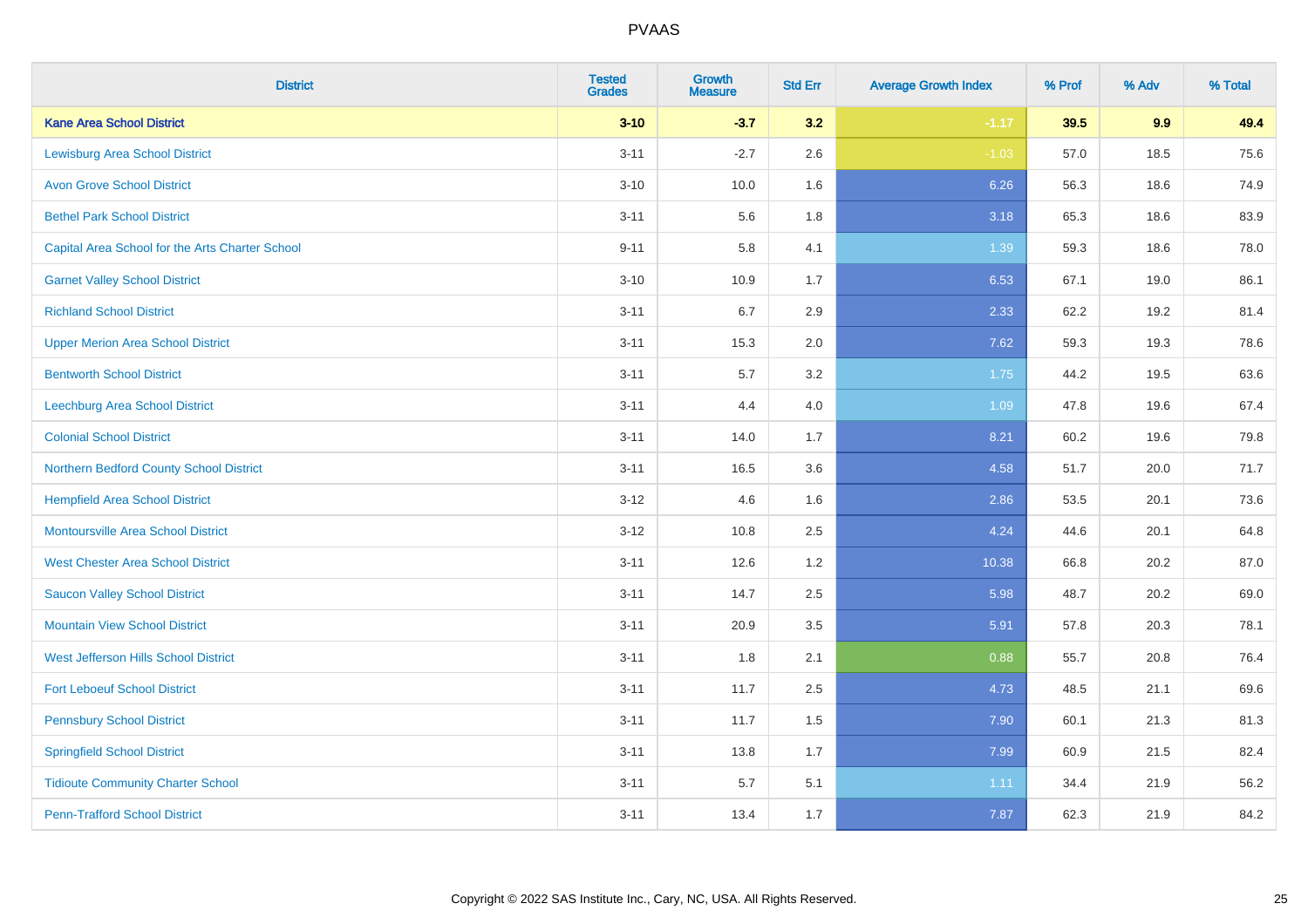| <b>District</b>                               | <b>Tested</b><br><b>Grades</b> | <b>Growth</b><br><b>Measure</b> | <b>Std Err</b> | <b>Average Growth Index</b> | % Prof | % Adv | % Total |
|-----------------------------------------------|--------------------------------|---------------------------------|----------------|-----------------------------|--------|-------|---------|
| <b>Kane Area School District</b>              | $3 - 10$                       | $-3.7$                          | 3.2            | $-1.17$                     | 39.5   | 9.9   | 49.4    |
| <b>Parkland School District</b>               | $3 - 11$                       | 5.3                             | $1.2\,$        | 4.30                        | 58.0   | 22.3  | 80.4    |
| <b>Wissahickon School District</b>            | $3 - 10$                       | 12.5                            | 1.8            | 6.85                        | 58.3   | 22.4  | 80.7    |
| <b>Wallingford-Swarthmore School District</b> | $3 - 10$                       | 0.9                             | 2.4            | 0.38                        | 64.4   | 22.7  | 87.1    |
| New Hope-Solebury School District             | $3 - 11$                       | 7.5                             | 2.9            | 2.57                        | 68.2   | 22.7  | 90.9    |
| Renaissance Academy Charter School            | $3 - 11$                       | 8.3                             | 3.3            | 2.54                        | 45.6   | 22.8  | 68.4    |
| Penns Valley Area School District             | $3 - 12$                       | 14.0                            | 2.9            | 4.80                        | 41.9   | 23.1  | 65.0    |
| <b>Radnor Township School District</b>        | $3 - 12$                       | 1.0                             | 2.1            | 0.50                        | 65.0   | 23.2  | 88.2    |
| <b>Cumberland Valley School District</b>      | $3 - 12$                       | 18.5                            | 1.3            | 14.64                       | 60.7   | 23.4  | 84.1    |
| Downingtown Area School District              | $3 - 11$                       | 12.1                            | 1.1            | 10.67                       | 60.0   | 23.5  | 83.6    |
| Mt Lebanon School District                    | $3 - 11$                       | $-1.0$                          | 1.5            | $-0.70$                     | 61.9   | 24.0  | 85.9    |
| <b>Pine-Richland School District</b>          | $3 - 11$                       | 11.5                            | 1.8            | 6.31                        | 60.6   | 24.4  | 85.0    |
| <b>Upper Dublin School District</b>           | $3 - 12$                       | 15.4                            | 1.8            | 8.53                        | 60.8   | 24.8  | 85.6    |
| <b>Greenwood School District</b>              | $3 - 11$                       | 15.9                            | 3.9            | 4.11                        | 50.0   | 25.0  | 75.0    |
| <b>Haverford Township School District</b>     | $3 - 11$                       | 8.0                             | 1.5            | 5.27                        | 53.0   | 25.5  | 78.6    |
| <b>Derry Township School District</b>         | $3 - 10$                       | 12.8                            | 2.0            | 6.39                        | 54.8   | 25.8  | 80.6    |
| <b>State College Area School District</b>     | $3 - 11$                       | 20.5                            | 1.4            | 14.33                       | 58.0   | 25.9  | 84.0    |
| <b>Peters Township School District</b>        | $3 - 11$                       | 5.0                             | 1.8            | 2.76                        | 59.8   | 26.1  | 85.9    |
| South Fayette Township School District        | $3 - 11$                       | 1.7                             | 2.0            | 0.88                        | 61.0   | 26.5  | 87.6    |
| <b>Norwin School District</b>                 | $3 - 11$                       | 18.0                            | 1.7            | 10.37                       | 58.5   | 27.0  | 85.4    |
| <b>York Suburban School District</b>          | $3 - 11$                       | 10.1                            | 2.1            | 4.91                        | 53.5   | 27.8  | 81.3    |
| <b>North Allegheny School District</b>        | $3 - 11$                       | 17.4                            | 1.3            | 13.52                       | 59.5   | 28.1  | 87.6    |
| <b>Hampton Township School District</b>       | $3 - 11$                       | 5.1                             | 2.2            | 2.35                        | 54.0   | 28.2  | 82.2    |